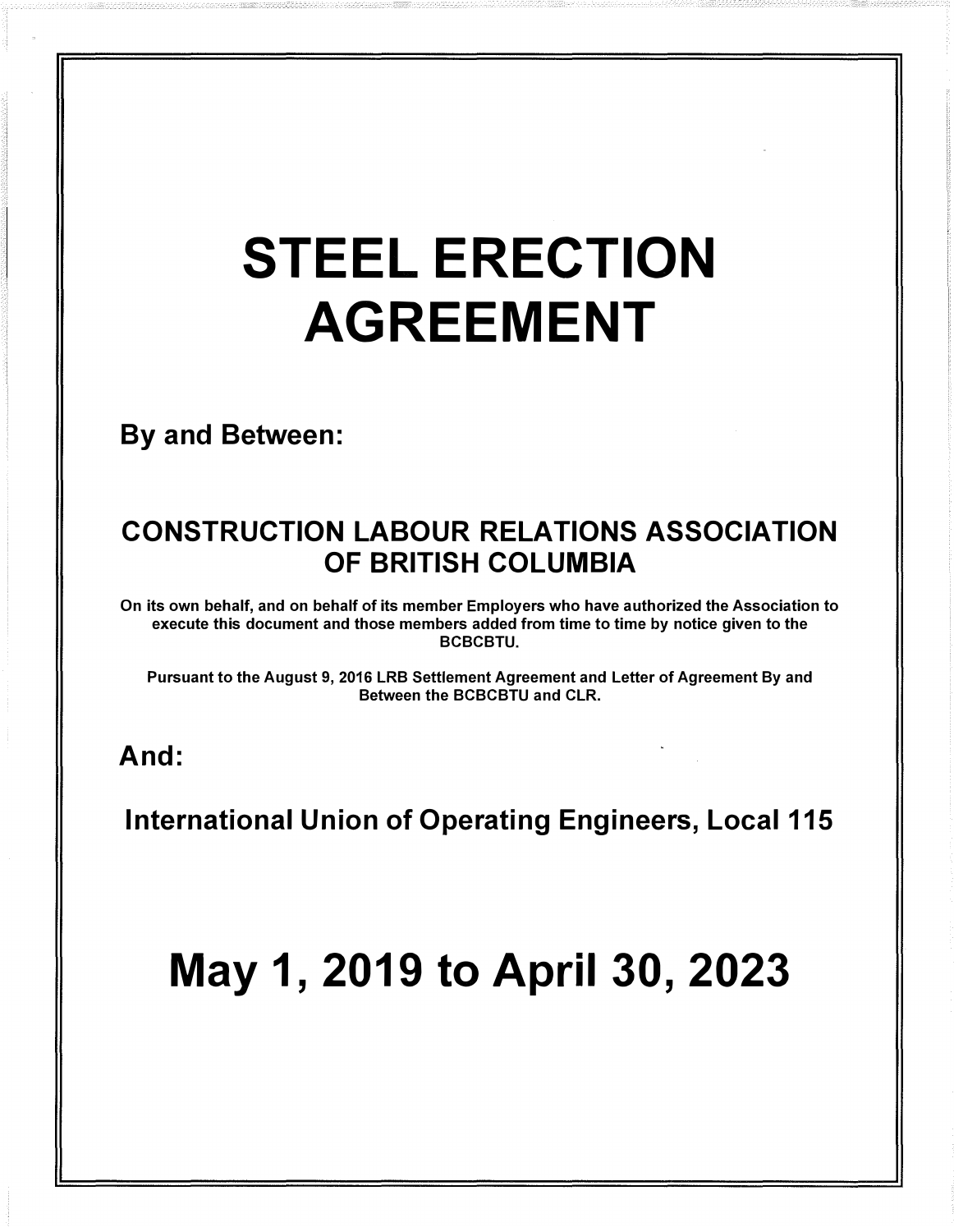$\mathbf{r}$ 

## **TABLE OF CONTENTS**

| <b>ARTICLE 1:</b>                                                           |                                                       |  |  |  |  |
|-----------------------------------------------------------------------------|-------------------------------------------------------|--|--|--|--|
| <b>ARTICLE 2:</b>                                                           |                                                       |  |  |  |  |
| <b>ARTICLE 3:</b>                                                           |                                                       |  |  |  |  |
| <b>ARTICLE 4:</b>                                                           |                                                       |  |  |  |  |
| <b>ARTICLE 5:</b>                                                           |                                                       |  |  |  |  |
| ARTICLE 6:                                                                  |                                                       |  |  |  |  |
| ARTICLE 7:                                                                  |                                                       |  |  |  |  |
| <b>ARTICLE 8:</b>                                                           |                                                       |  |  |  |  |
| <b>ARTICLE 9:</b>                                                           |                                                       |  |  |  |  |
| <b>ARTICLE 10:</b>                                                          |                                                       |  |  |  |  |
| <b>ARTICLE 11:</b>                                                          |                                                       |  |  |  |  |
| <b>ARTICLE 12:</b>                                                          |                                                       |  |  |  |  |
| <b>ARTICLE 13:</b>                                                          |                                                       |  |  |  |  |
| <b>ARTICLE 14:</b>                                                          |                                                       |  |  |  |  |
| <b>ARTICLE 15:</b>                                                          | METHOD OF PAYMENT OF CONTRIBUTIONS AND DEDUCTIONS  11 |  |  |  |  |
| <b>ARTICLE 16:</b>                                                          |                                                       |  |  |  |  |
| <b>ARTICLE 17:</b>                                                          |                                                       |  |  |  |  |
| <b>ARTICLE 18:</b>                                                          |                                                       |  |  |  |  |
| <b>ARTICLE 19:</b>                                                          |                                                       |  |  |  |  |
| ARTICLE 20:                                                                 |                                                       |  |  |  |  |
|                                                                             |                                                       |  |  |  |  |
|                                                                             |                                                       |  |  |  |  |
|                                                                             |                                                       |  |  |  |  |
|                                                                             |                                                       |  |  |  |  |
| DISTRICT OFFICES OF INTERNATIONAL UNION OF OPERATING ENGINEERS, LOCAL 11520 |                                                       |  |  |  |  |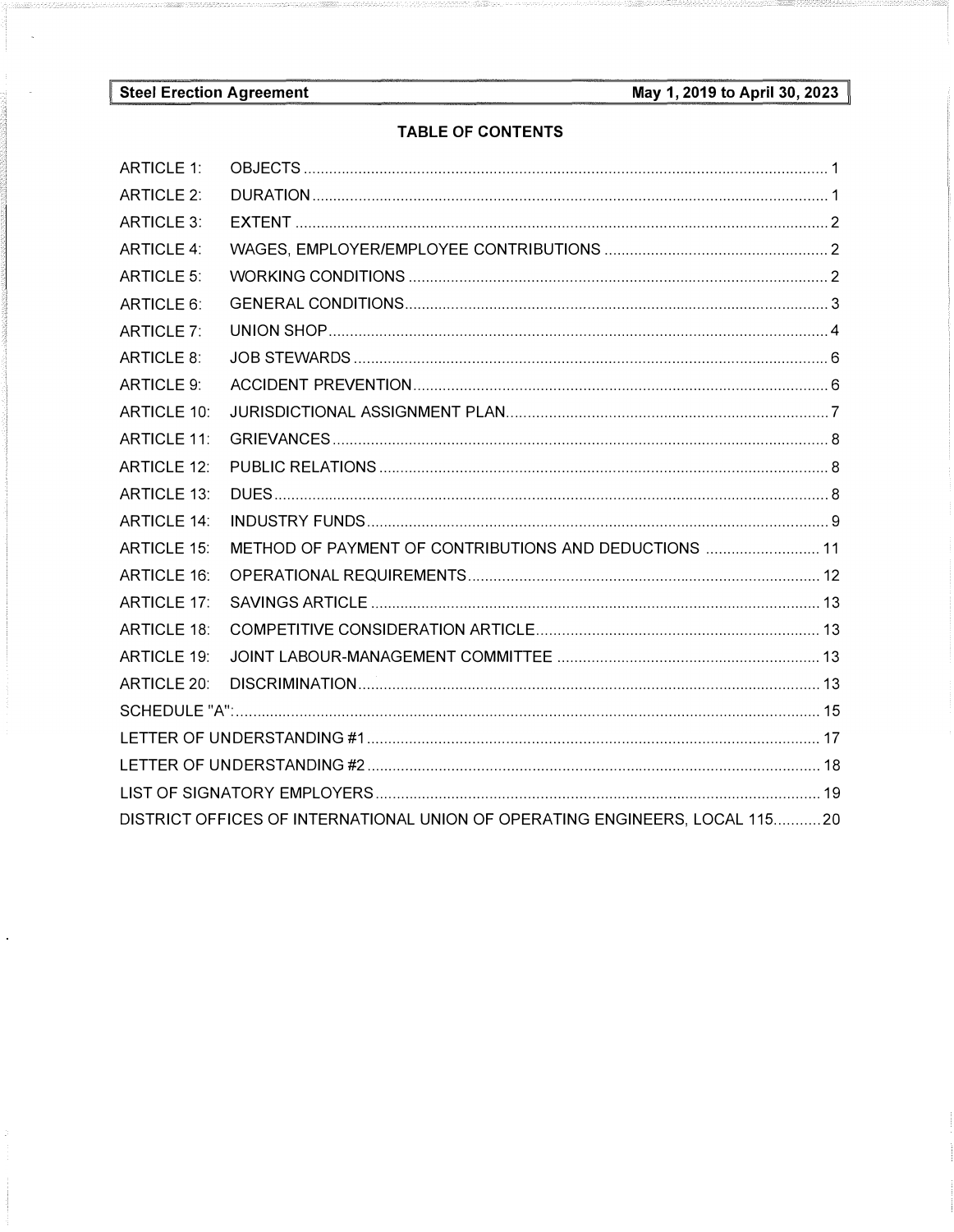#### STEEL ERECTION AGREEMENT

BY AND BETWEEN:

CONSTRUCTION LABOUR RELATIONS ASSOCIATION OF BRITISH COLUMBIA

On its own behalf, and on behalf of its member Employers who have authorized the Association to execute this document and those members added from time to time by notice given to the BCBCBTU.

Pursuant to the August 9, 2016 LRB Settlement Agreement and Letter of Agreement By and Between the BCBCBTU and CLR.

(hereinafter referred to as the "Employer")

AND:

INTERNATIONAL UNION OF OPERATING ENGINEERS, LOCAL 115

(hereinafter referred to as the "Union")

#### ARTICLE 1: OBJECTS

1.01 The objects of this Agreement are to stabilize the Construction Industry, provide fair and reasonable working conditions and job security for employees in the industry; promote harmonious employment relationships between Employers and employees, provide mutually agreed methods of resolving disputes and grievances arising out of the terms and conditions of this Agreement, prevent strikes and lockouts, enable the skills of both Employers and employees to operate to the end that waste and avoidable and unnecessary expense and delays are prevented; promote good public relations.

#### ARTICLE 2: DURATION

2.01 This Agreement shall be in full force and effect from and including May 1, 2019 to and including April 30, 2023 and shall continue in full force and effect from year to year thereafter subject to the right of either party to this Agreement within four (4) months immediately preceding the date April 30, 2023, or immediately preceding the anniversary date in any year thereafter, by written notice to the other party, require the other party to commence collective bargaining with a view to the conclusion of a renewal or revision of this Agreement or a new Collective Agreement.

Should either party give written notice to the other party pursuant hereto, this Agreement shall thereafter continue in full force and effect until the Union shall strike, or the Employer shall lockout, or the parties shall conclude a renewal or revision of this Agreement or a new Collective Agreement.

The operation of Sections 50(2) and (3) of the Labour Relations Code of British Columbia are hereby excluded.

For the purposes of this Agreement, the masculine shall be considered to include the feminine and the singular to include the plural.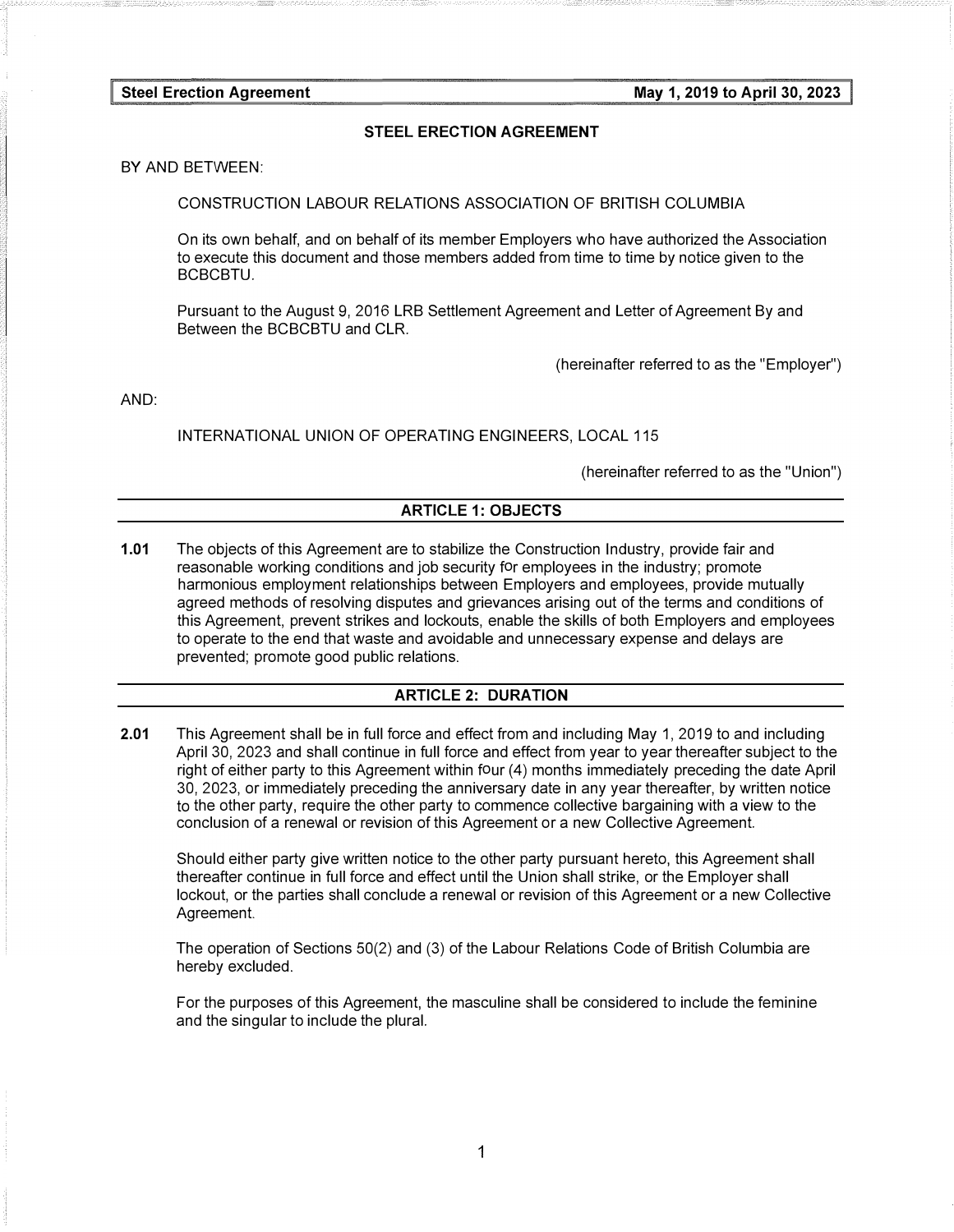#### ARTICLE 3: EXTENT

#### 3.01 Application

This Agreement shall apply to all employees of the Employer engaged in the classifications listed in Article 4 herein, on all work in the Province of British Columbia, other than work covered by the Mainline Pipeline Agreement of the Pipe Line Contractors Association of Canada, and shall be binding on the Employer and the Union, and their respective successors and assigns.

It is understood that any Employer signatory to this Agreement shall when doing work covered by the Mainline Pipeline Agreement, be bound to that Agreement along with the signatory Union.

Notwithstanding the foregoing, on that work covered by the agreement between the Union and the Construction Labour Relations Association of British Columbia for Heavy Construction, Crane Rental or work covered by the Road Building Industry Standard Agreement or the Hydraulic Dredging Agreement or the Standard Piledriving, Dipper, Clamshell Dredging Agreement, such work shall be performed under the conditions set out in the aforementioned agreements.

#### 3.02 Sub-Contractors

The terms of this Agreement shall apply to all Sub-Contractors or sub-contracts let by the Employer. The Employer agrees to engage only those Sub-Contractors having an agreement with the signatory Union, prior to commencing work.

#### ARTICLE 4: WAGES, EMPLOYER/EMPLOYEE CONTRIBUTIONS

#### 4.01 Hourly Wage Rates

See Schedule "A" for wages and benefits.

Any equipment not specifically referred to will be paid at the "under 20 Ton" rate.

#### 4.02 Vacation and Statutory Holidays

Vacation and Statutory Holiday Pay shall be accrued at the rate of twelve percent (12%) of gross earnings, six percent (6%) for Annual Vacation pay and six percent (6%) for Statutory Holiday pay, and paid to employees on each regular pay day.

#### ARTICLE 5: WORKING CONDITIONS

- 5.01 Journeyperson Operating Engineers will conform to the same conditions with respect to hours of labour, call-out time, transportation (initial and terminal, daily and local), overtime, shifts and shift differentials, vacation and statutory holidays, pay days, living out allowance, room and meal allowance, camps, weekend check out, standby time, waiting time, periodic leave, rest and meal breaks, and marshalling points as Journeyperson Structural lronworkers and Construction Boilermakers.
- 5.02 The signatories to this Agreement agree that when Operating Engineers are assigned to operate construction equipment to work with Journeyperson Pipefitters on industrial projects (on industrial sites where the Employer is installing Process Piping and auxiliary equipment), all conditions shall be as provided for in this Agreement, including the working conditions of the Ironworker and Boilermaker as contained in Article 5.01 above.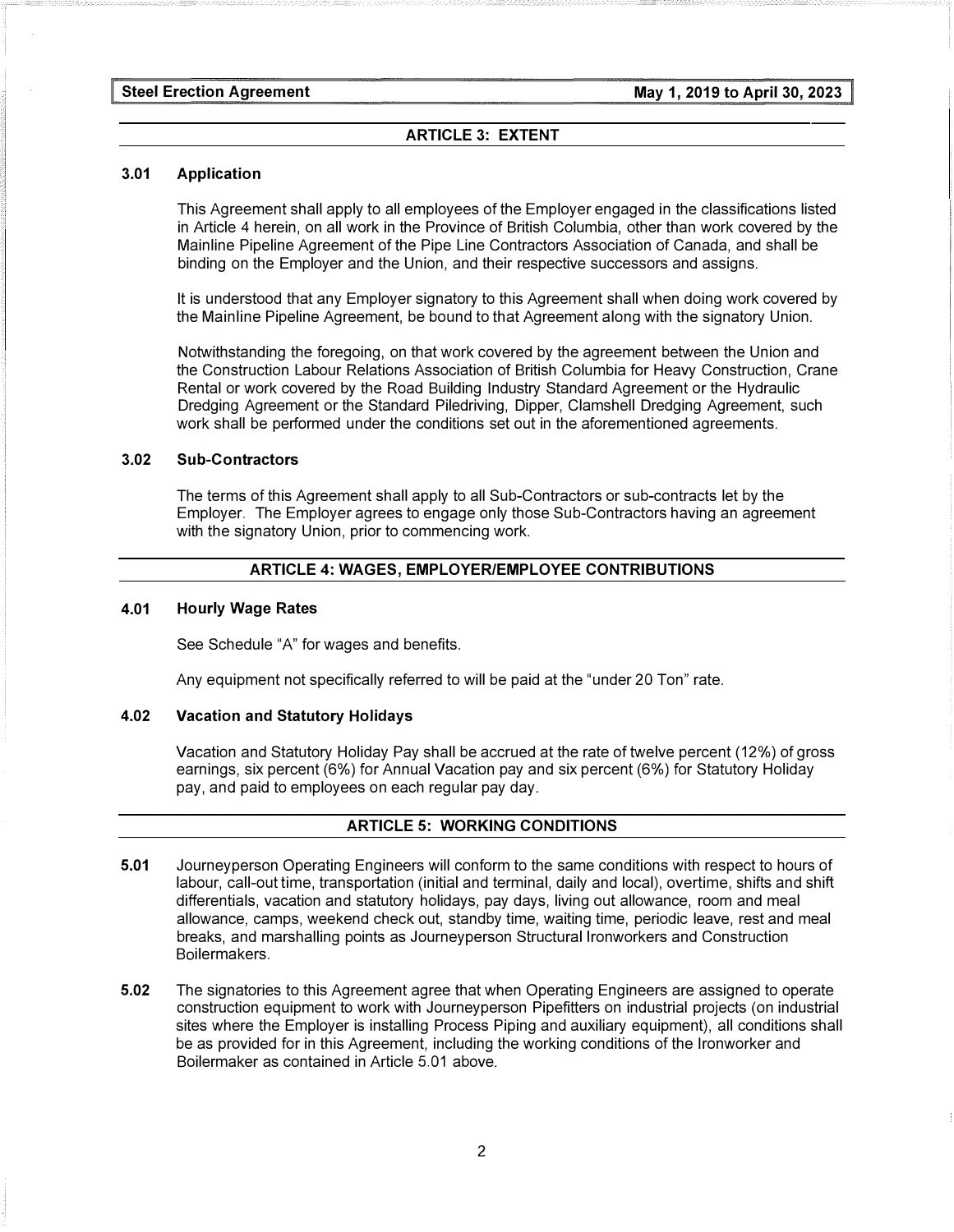5.03 The Journeyperson Operating Engineer on the job shall come under the authority and be governed by the instructions of the Foreperson in charge. However, no operator shall be required to execute an order that will endanger their machine, or violate the regulations of WorkSafeBC.

#### 5.04 Machine and Work Assignment

If an Operating Engineer is regularly assigned to a work assignment from Monday through Friday in a given week, and work is required after regular hours, or on the Saturday, Sunday and/or Statutory Holiday of that week, such Operating Engineer will be assigned to such particular work assignment providing such Operating Engineer is available.

#### 5.05 Protective Clothing

Essential protective clothing, welder's gloves, protective vests or leather jackets, noise abatement devices, and rainwear shall be supplied at no charge to the employee. In the event that an employee does not return the foregoing items supplied to them by the Employer, the Employer shall charge the cost of same to the employee and deduct this cost from any money owing to the employee.

#### 5.06 Union Committee

The Employer shall allow time off work without pay for any employee who is serving on a Union Committee, or for the purpose of serving as a Union delegate to any conference or function provided that this can be done without cost to the Employer.

Any employee who acts within the scope of the above paragraph shall not lose their job, or be discriminated against for so acting.

#### 5.07 Medical Attention

Employees requiring off-site medical attention which necessitates no return to work on that day, or where a qualified Industrial First Aid Attendant recommends rest until the next day, then the injured employee shall be paid for the full shift.

#### 5.08 Pregnancy and Parental Leave

Employees shall be entitled to Pregnancy and Parental Leave in accordance with the provisions of the Employment Standards Act.

#### 5.09 Personal Cell Phones

No employee shall be required to install any app on their personal phone as a condition of employment.

#### ARTICLE 6: GENERAL CONDITIONS

#### 6.01 Wash Up

All permanent shops or yards shall provide adequate wash up facilities.

#### 6.02 Lunch Room

The Employer shall provide a lunch room and a dry room.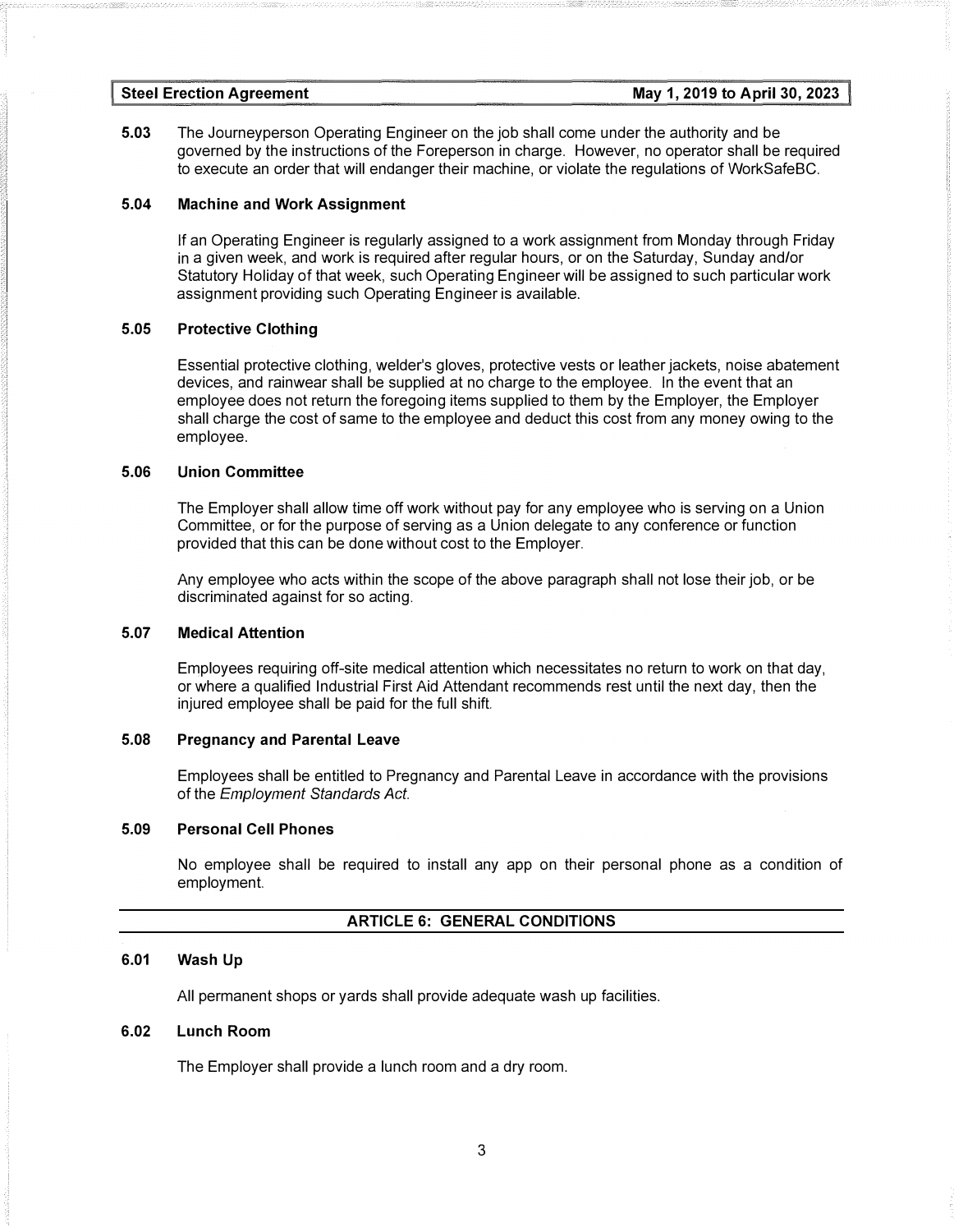#### 6.03 Insurance

In case of fire or burglary the Employer shall protect the value of an employee's work clothes up to a total of three hundred and fifty dollars (\$350.00), required tools up to the total value of the tools, (tool for tool, make for make) providing an inventory of tools and clothing is filed with the Employer. When commencing employment, the employee shall submit to the Superintendent or their representative an inventory of the tools and work clothes brought on the job. Coverage will commence at the date of the filing of the inventory with the Employer. The employee shall ensure that the inventory is current.

## 6.04 Lock Up

A lock-up shall be provided for employees for drying clothes, and a dressing room, as well as a lunch room. The lock-up shall have tables, and benches with provision for drying clothes. Such lock-up shall have windows and venting with adequate lighting and provision for continuous heat twenty-four (24) hours a day. The Employer shall be responsible for having the lock-up cleaned out daily and kept cleared of building material and other construction paraphernalia. Additional shelters shall be provided for employees to eat their lunch as may be required.

#### 6.05 Tool List

Tools required by heavy duty mechanics are listed in a schedule on file with the Employer and the Union.

#### 6.06 Telephone Access

A telephone(s) shall be made available to all employees at all times for incoming or outgoing emergency purposes, and incoming messages of an emergency nature shall be relayed immediately. No employee shall be permitted to use a personal cell phone or smart phone during working hours, excluding rest and meal breaks, except in case of an emergency. Repeated violations of the foregoing shall constitute just cause for discipline, up to and including termination.

#### 6.07 Payroll Process

Notwithstanding any/all contrary provisions contained within this Agreement, all payroll shall be processed in a manner consistent with Canada Revenue Agency (CRA) regulations.

#### ARTICLE 7: UNION SHOP

#### 7.01 Union Membership

Subject to the provisions of this Article, all employees of the Employer engaged in and/or working at those classifications set out in Schedule "A" attached hereto shall be or shall become members in good standing of the Union.

#### 7 .02 Dispatch Offices

The Union shall maintain a Dispatch Office, or offices, from which the Employer shall hire all employees.

The Union recognizes where the individual Employer wishes to name-request an employee, this request will be acknowledged by the Union; provided however, the Union is first notified of the individual Employer's intention to name-request the employee and provided the employee is registered with the Dispatch Office of the Union as being available for employment. An employee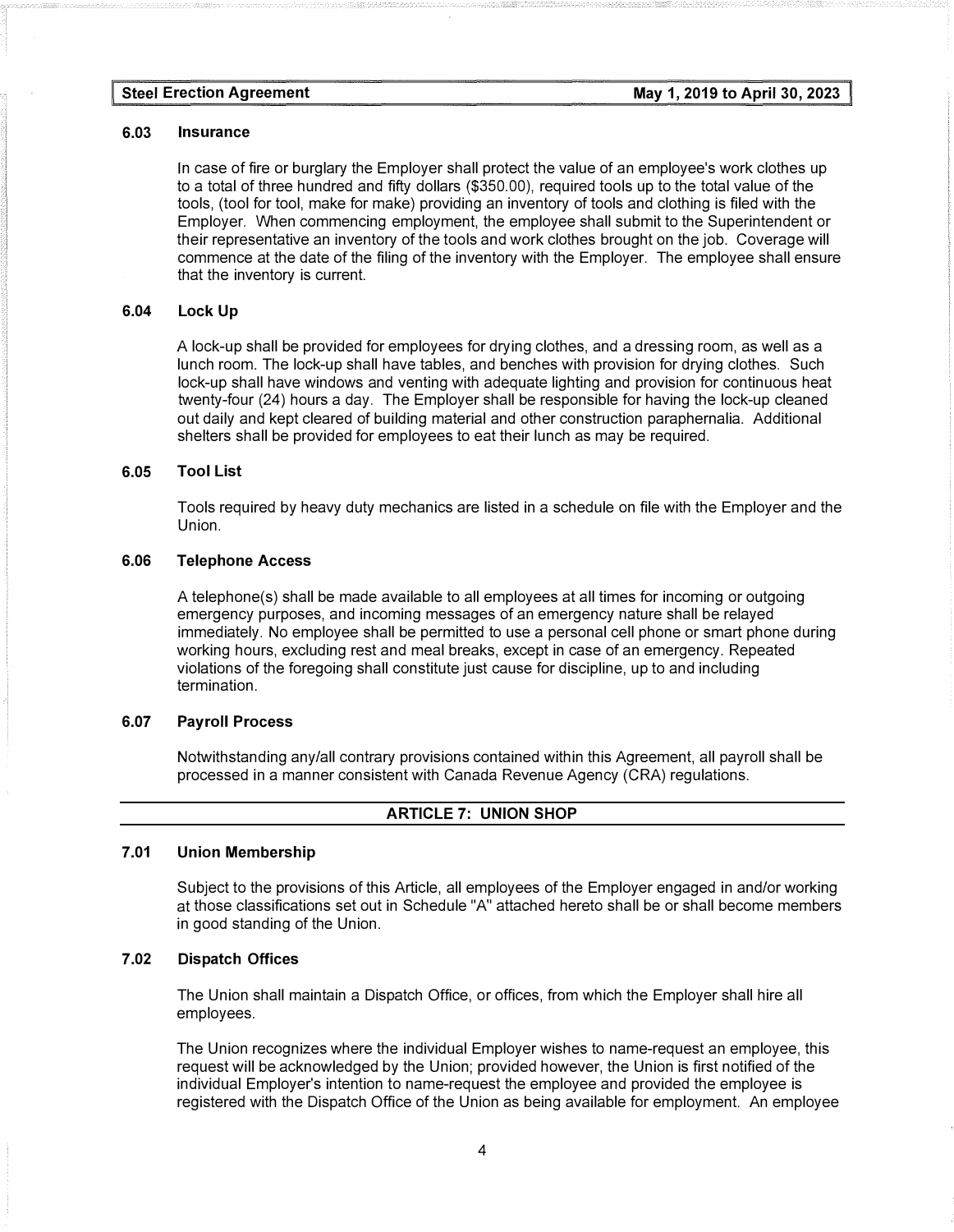quitting an Employer will not be eligible for re-hire on to the same project under the name-request provision.

When the Employer transfers employees to other projects, they will notify the nearest Union District Office to the project.

## 7.03 Hiring Procedures

When employees, including Forepersons, are required, only Union members having confirmation of dispatch from the Union shall be hired. Confirmation of dispatch to the member shall require either a clearance slip or a message from the Union.

When employees are hired as provided above, they shall be considered employees of the Employer and shall be entitled to all employee benefits.

However, with specific reference to WorkSafeBC provisions in the event of an accident and a claim by an employee is denied by WorkSafeBC, there shall be no legal obligation upon the Employer to acknowledge or accept the claim as denied by WorkSafeBC.

When the Employer rents equipment the operators of such rented equipment shall be members of the Union and hired in accordance with the provisions of this Article.

Apprentices and trainees as required shall be hired through and in accordance with the International Union of Operating Engineers Local 115 Training Association (IUOETA) as outlined in Article 14.04 of this Agreement.

The Union shall be given at least forty-eight (48) hours' notice between Monday, 8:00 a.m. and Friday, 5:00 p.m., to complete the dispatch, but notice shall be given to the Employer of any difficulty in completing the dispatch prior to the expiration of the forty-eight (48) hour period.

When Union members are not available within the jurisdiction of the Operating Engineers, Local 115, then the Employer may obtain employees elsewhere, it being understood that employees so hired shall meet Union and tradespersons' qualifications.

Employees hired under this part shall have fourteen (14) days in which to make application for membership to the Union, or be replaced by a Union member when available.

Employees who have made application within the fourteen (14) days, but who are not accepted as a member of the Union, shall be the first to be laid off, providing there is a Union member on the project who is qualified and willing to do the job being done by the worker not yet a member of the Union.

When an employee suffers a compensable injury, they shall be entitled to re-employment with the same Employer when they receive a clearance to return to work from their doctor or WorkSafeBC, providing the project is still in operation and there is work in their classification.

#### 7 .04 Union Security

Should an employee at any time cease to be a member in good standing of the Union, the Employer shall, upon notification from the Union, discharge them forthwith.

The Union shall have the exclusive right to determine who is a member in good standing.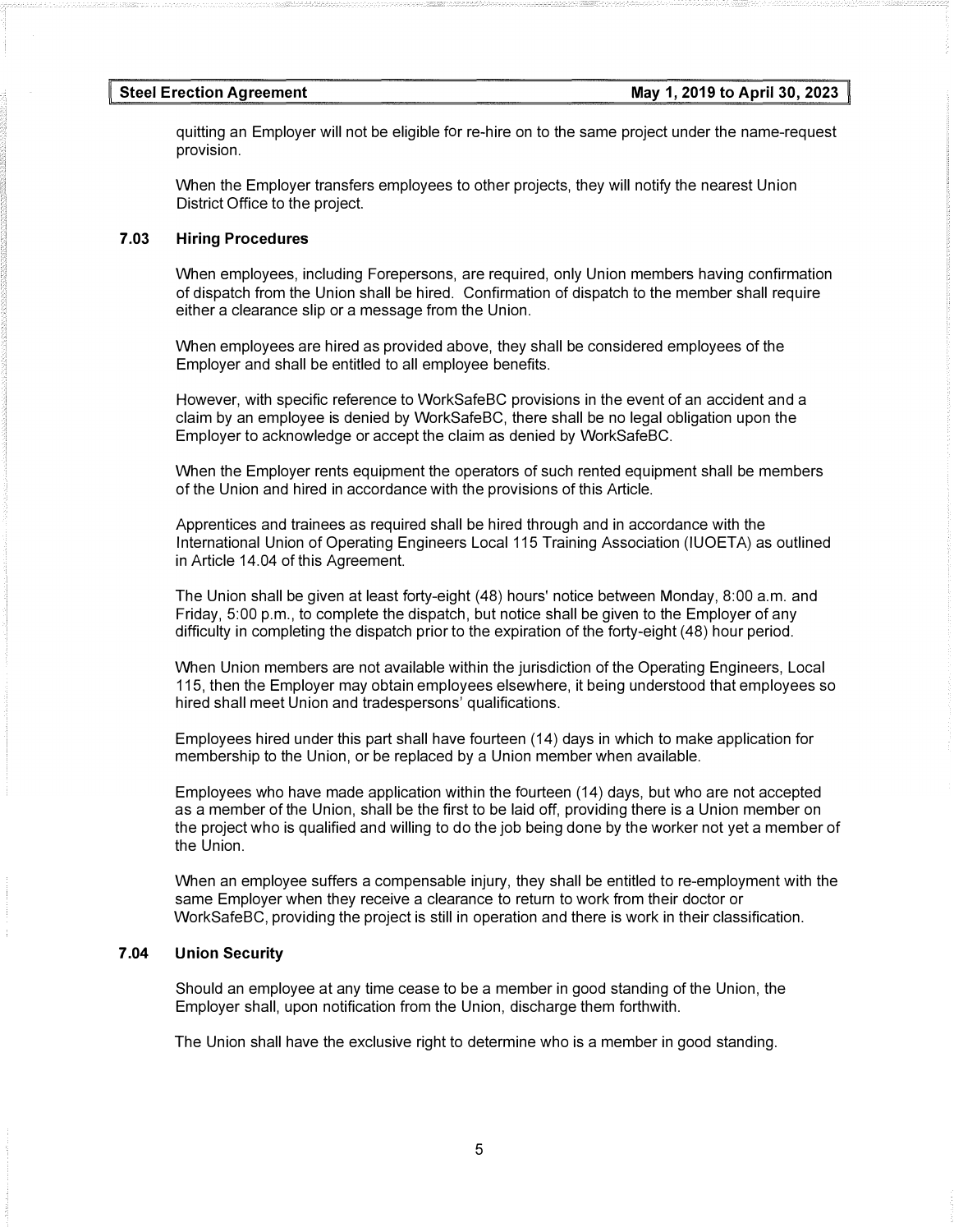#### ARTICLE 8: JOB STEWARDS

#### 8.01 Job Steward Recognition

- (a) Job Stewards shall be recognized on all jobs and shall not be discriminated against. All Job Stewards shall be appointed by the Business Representative of the Union. The Employer, supervisor, or manager shall be notified by the Union of the name or names of such Job Stewards, and in the event of a layoff or reduction of the work force, such Job Stewards shall at all times be given preference of continued employment until completion of the work unless otherwise agreed between the parties hereto. Time shall be given to the Job Steward to carry out their duties.
- (b) Where projects are interrupted, Job Stewards will not be discriminated against on the resumption of work on the project. Necessary interpretations will be referred to the Joint Labour-Management Committee.
- (c) The Union shall be notified in writing within forty-eight (48) hours if a Job Steward is discharged for cause, and such cause shall be stated in the reasons.
- (d) Business Representatives shall have access to all jobs covered by this Agreement in the carrying out of their regular duties, after first notifying the Employer, Superintendent or foreman; however, in no way will they interfere with the employees during working hours unless permission is granted.
- (e) The Employer agrees to supply the Union, once a month, with a list of all employees and Sub-Contractors on the request of the Business Representative.

#### ARTICLE 9: ACCIDENT PREVENTION

#### 9.01 Safety

- (a) It is understood and agreed that the parties to this Agreement shall at all times comply with the accident prevention regulations of the Workers' Compensation Act, and any refusal on the part of an employee to work in contravention of such regulations shall not be deemed to be a breach of this Agreement. Further, no employee will be discharged because they fail to work under unsafe conditions as set out in the Regulations. Any refusal of an employee to abide by known WorkSafeBC Regulations or posted Employer safety regulations, after being duly warned, will be sufficient cause for dismissal.
- (b) Any employee may refuse to work where in their opinion adequate safety precautions have not been provided. The operator of a vehicle or piece of equipment may refuse to drive or operate such vehicle or equipment if, in their opinion, there is any reasonable doubt as to the safety of the unit, or if they feel it is improperly loaded. They may not be ordered to operate said vehicle or equipment until they have been satisfied any defects have been corrected.

#### 9.02 Safety Equipment

The Employer will supply all safety hats (complete with suspension) on a charge-out basis at cost, such cost to be deducted from the employee's earnings and refunded at such time as the employee returns such equipment to the Employer in reasonable condition, subject to normal wear and tear.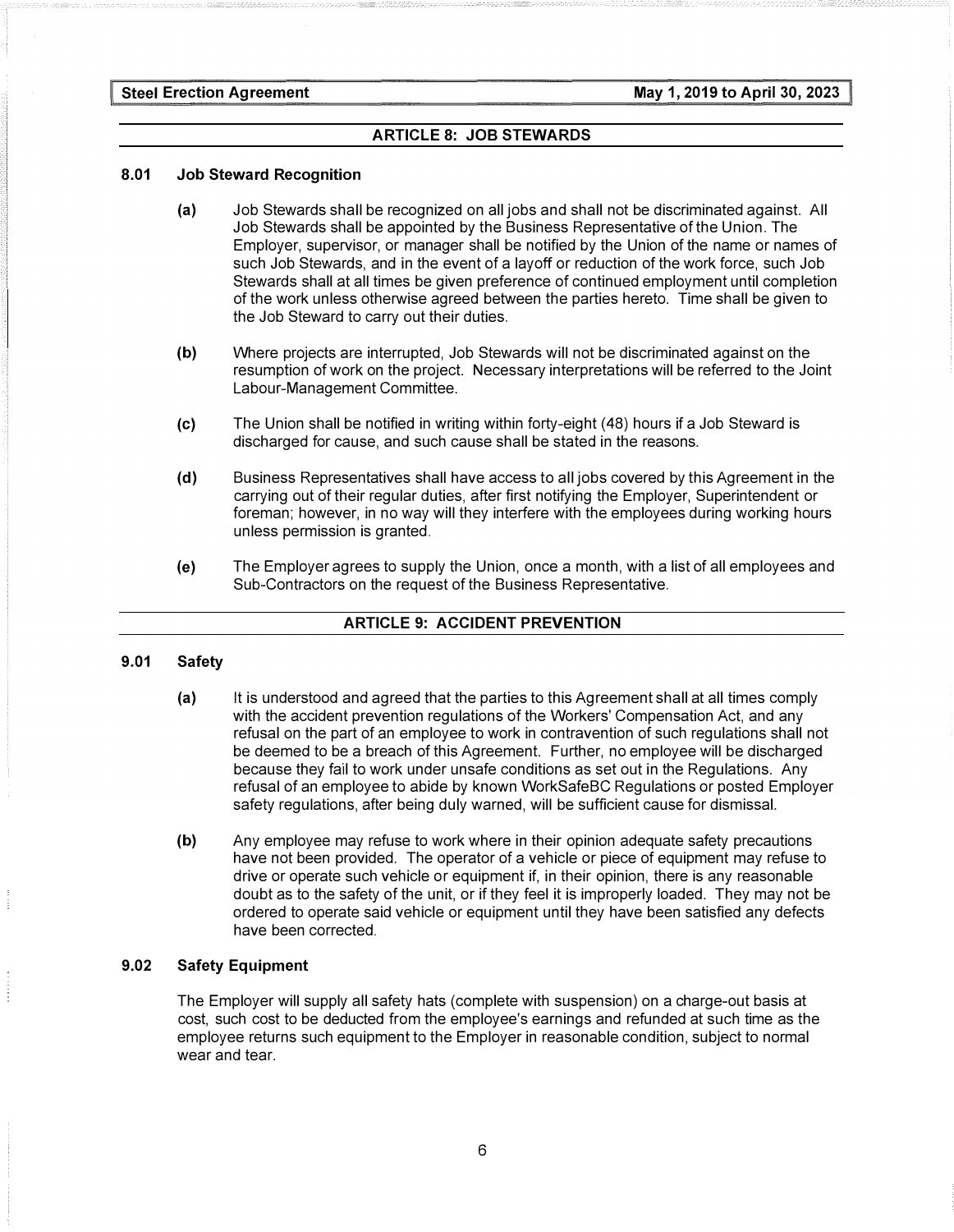#### ARTICLE 10: JURISDICTIONAL ASSIGNMENT PLAN

#### Jurisdictional Assignment Plan of the B.C. Construction Industry (JAPlan)

10.01 It is mutually agreed that the Employer shall employ members from the Union on all work as outlined below:

Operating Engineers' work shall be recognized as the operation of equipment such as cranes, derricks of all types, forklifts, zoom booms, boom trucks, hoists, elevators, locomotives, air tuggers, power-operated hydraulic jacks, compressors and pumps, deck winches on floating equipment, and such other equipment as may come within the jurisdiction of the Union as recognized by the Building Trades Department of the A.F.L. - C.1.0. and/or by the agreements between the International Unions.

It is agreed when such equipment is used, Operating Engineers and/or Operating Engineer Apprentices shall be employed to operate, service, repair and maintain such equipment. It is further agreed that the moving of truck cranes on the jobsite is the jurisdiction of the Operating Engineers and members of the Union shall be employed to perform this work. Safety boats shall be recognized as the jurisdiction of the Operating Engineer and operators shall be paid the rate of pay as set out in the Piledriving, Dipper, Clamshell Dredging and Related Work Agreement.

- 10.02 Both parties to this Agreement recognize and will strictly adhere to the Procedural Rules for the Umpire of Jurisdictional Work Assignments in British Columbia and other supplementary rules, agreements and/or memoranda as may be agreed upon from time to time by Construction Labour Relations Association of British Columbia and the British Columbia Building Trades. Should any provision or provisions contained in the above prove to be in violation of any legally effective Federal or Provincial statute, it is agreed that the prime parties to the said agreements will renegotiate such provision or provisions and all other provisions shall not be affected thereby.
- 10.03 The Employer shall upon request make known their intended work assignment. It is agreed that such intended work assignment shall be determined by the standards contained in the Procedural Rules for the Umpire of Jurisdictional Work Assignments in British Columbia.
- 10.04 The participating Employer Association shall inform their stipulated members, in writing, of their responsibilities for the assignment of work in accordance with the Rules and Regulations of the Plan.
- 10.05 The parties agree that all cases, disputes or controversies involving jurisdictional disputes and assignments of work shall be resolved as provided in the Procedural Rules and Regulations provided for in the Plan for the Umpire of Jurisdictional Work Assignments in British Columbia. The parties agree that they shall comply with the decisions and awards of the Umpire of Work Assignment established by the Plan.
- 10.06 The Union agrees that the establishment of picket lines and/or the stoppage of work by reason of the Employer's and/or assignment of work are prohibited. No Local Union stipulated to the Plan shall institute or post picket lines for jurisdictional purposes.
- 10.07 Where the Employer makes an assignment of work to another constituent union or local union of the Bargaining Council of British Columbia Building Trades Unions (BCBCBTU), which is challenged under the Jurisdictional Assignment Plan, the Union shall not make any claim or bring any independent action for back pay or any other damages through the Umpire, arbitration, or the Labour Relations Board, unless the Union has obtained a ruling from the Umpire in its favour, in which event the Union shall be entitled to claim damages through collective agreement arbitration for non-compliance with the Umpire's ruling for the period subsequent to the ruling.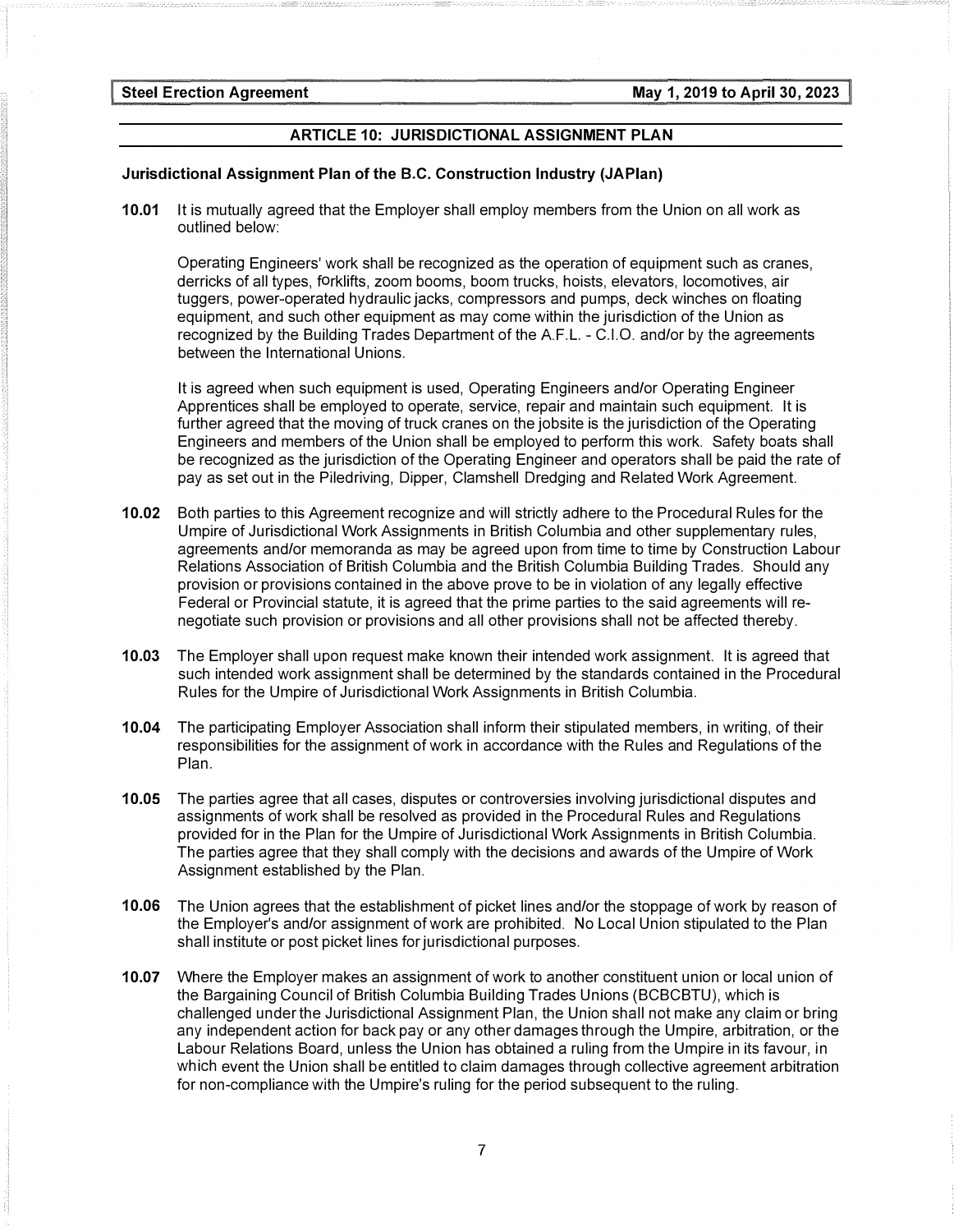#### ARTICLE 11: GRIEVANCES

It is the spirit and intent of this Agreement as contained in Article 1: Objects, to resolve all employee or Employer grievances promptly and wherever possible, within the Industry.

If during the term of this Agreement, there should arise any difference between the parties to, or the persons bound by this Agreement concerning interpretation, application, operation or any alleged violation hereof, or concerning discharge of any employee which may be alleged to be unjust, and including any question as to whether any matter is arbitrable, such difference shall be resolved without stoppage of work in the following manner:

11.01 The Job Steward or Business Representative of the Union shall first discuss the difference with the Foreperson, Superintendent, or Employer, in that order, in an effort to resolve the matter on the job. If the difference is not resolved on the job, the aggrieved party must submit the matter complained of, in writing to the other party within thirty (30) days of its occurrence, excepting that in the matter of discharge, such grievance must be submitted in writing within ten (10) days of occurrence, or in every case, the matter shall be deemed to be waived.

However, the foregoing time limits will not apply where there has been a failure to fully pay amounts due to funds specified in this Agreement, or to remit deductions from workers as provided for in this Agreement. It is intended that the failure of the Employer to make the requisite contributions to be made on behalf of the employees as provided elsewhere in this Agreement, may be claimed by the employee at any time.

The Employer shall only remain liable for Benefits and similar funds as provided for in this Agreement on behalf of the Sub-Contractor for a period of forty (40) days after completion of the sub-contract.

11.02 In the event a grievance involving a question of discharge is not resolved in seven (7) calendar days and a grievance involving other matters is not resolved within twenty (20) calendar days, it may be referred to Arbitration. The Parties agree that a single Arbitrator who is acceptable to both Parties shall be used. The decision of the Arbitrator shall be final and binding. The Parties agree all expenses incurred by the Arbitrator shall be paid equally by the Parties. Each Party shall pay its own cost of the Arbitration.

#### 11.03 Time Limits

The specified time limits in this Article shall be strictly construed and may be extended only with the mutual consent of the parties to the grievance. The time limits shall be exclusive of Saturdays, Sundays, and holidays.

#### ARTICLE 12: PUBLIC RELATIONS

12.01 The parties to this Agreement mutually undertake to do all possible to ensure that in relationships with the general public every effort will be made toward the end that tactful associations are established and maintained particularly where temporary inconvenience may be caused due to construction in progress. Each party hereto undertakes to mutually discuss and correct instances which may arise prejudicial to such good relations.

#### ARTICLE 13: DUES

#### 13.01 Dues Checkoff

The Employer will honour an employee's written assignment of wages to the Union.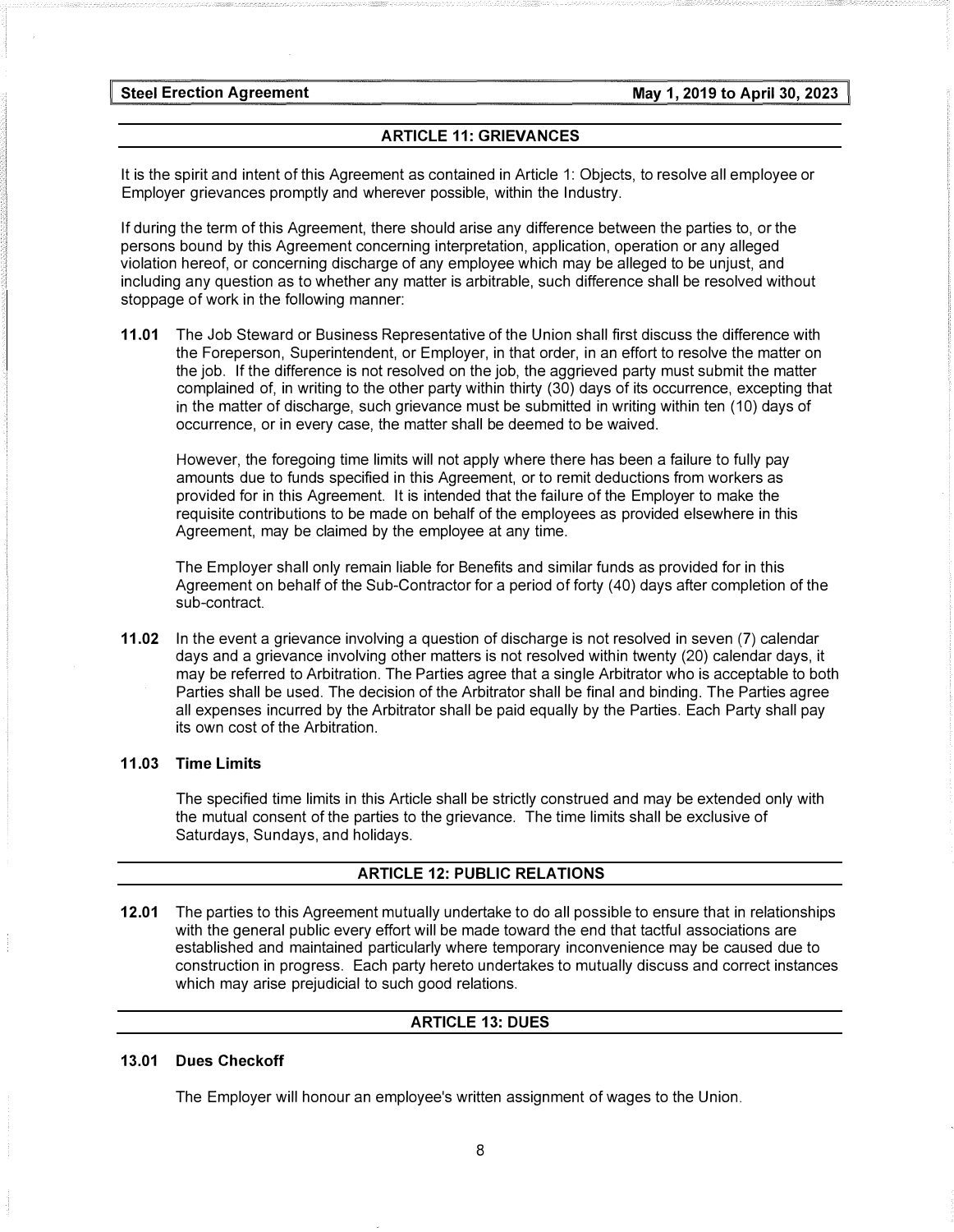The Employer will deduct any assigned amounts from the employee's wages and pay the same to the Secretary of the Union by the fifteenth  $(15<sup>th</sup>)$  day of the month following such deductions.

#### 13.02 Working Dues Checkoff

The hourly working dues shall be calculated at two percent (2%) of the 200 to 249 Ton Hydraulic Crane Operator hourly wage rate and shall be deducted for each hour that wages are payable and remitted to the Union not later than the fifteenth  $(15<sup>t</sup>)$  day of each month following the month in which deductions were made (this amount to be calculated to the nearest penny). Refer to Schedule "A" Employer/Employee Contributions for amounts and effective dates.

Each employee shall submit a written authorization to their Employer as a condition of employment as may be required by their Employer.

Remittances shall be made in accordance with the forms provided by the Union.

#### ARTICLE 14: INDUSTRY FUNDS

#### 14.01 Operating Engineers' Benefits Plan Contribution

The Employer shall make contributions and remit at the rate set forth in Schedule "A" per hour worked hereunder by each employee within the scope of this Agreement to the Operating Engineers' Benefits Plan.

#### 14.02 Operating Engineers' Pension Plan Contribution

The Employer shall make contributions and remit at the rate set forth in Schedule "A" per hour for which wages are earned hereunder by each employee within the scope of this Agreement to the Operating Engineers' Pension Plan.

This contribution shall be based on hours earned, i.e., time and one-half or two times the contribution rate for overtime hours.

#### 14.03 Bargaining Council of British Columbia Building Trades Unions Fund (BCBCBTU)

The Employer shall make contributions and provide funding for the BCBCBTU Fund at the rate set forth in Schedule "A" per hour for all hours worked. This provision will continue as long as the BCBCBTU structure continues to exist pursuant to the Labour Relations Code.

#### 14.04 IUOE Local 115 Training Association (IUOETA)

The Employer shall make contributions and remit at the rate set forth in Schedule "A" per hour for each hour of work performed by each employee covered by this Agreement to the IUOETA Fund.

The IUOETA shall provide workers with the opportunity to acquire and improve the skills required for the essential and safe operation and maintenance of construction and allied equipment and to provide for tradespersons' qualification test.

The IUOETA will be administered by the IUOETA Board.

All Operating Engineer Apprentices shall be hired through the IUOETA.

In the event any dispute arises over the required hours as provided by the IUOETA for training trainees in non-designated trade classifications, the Employer shall have the right of appeal but the final decision shall be made by the IUOETA Board.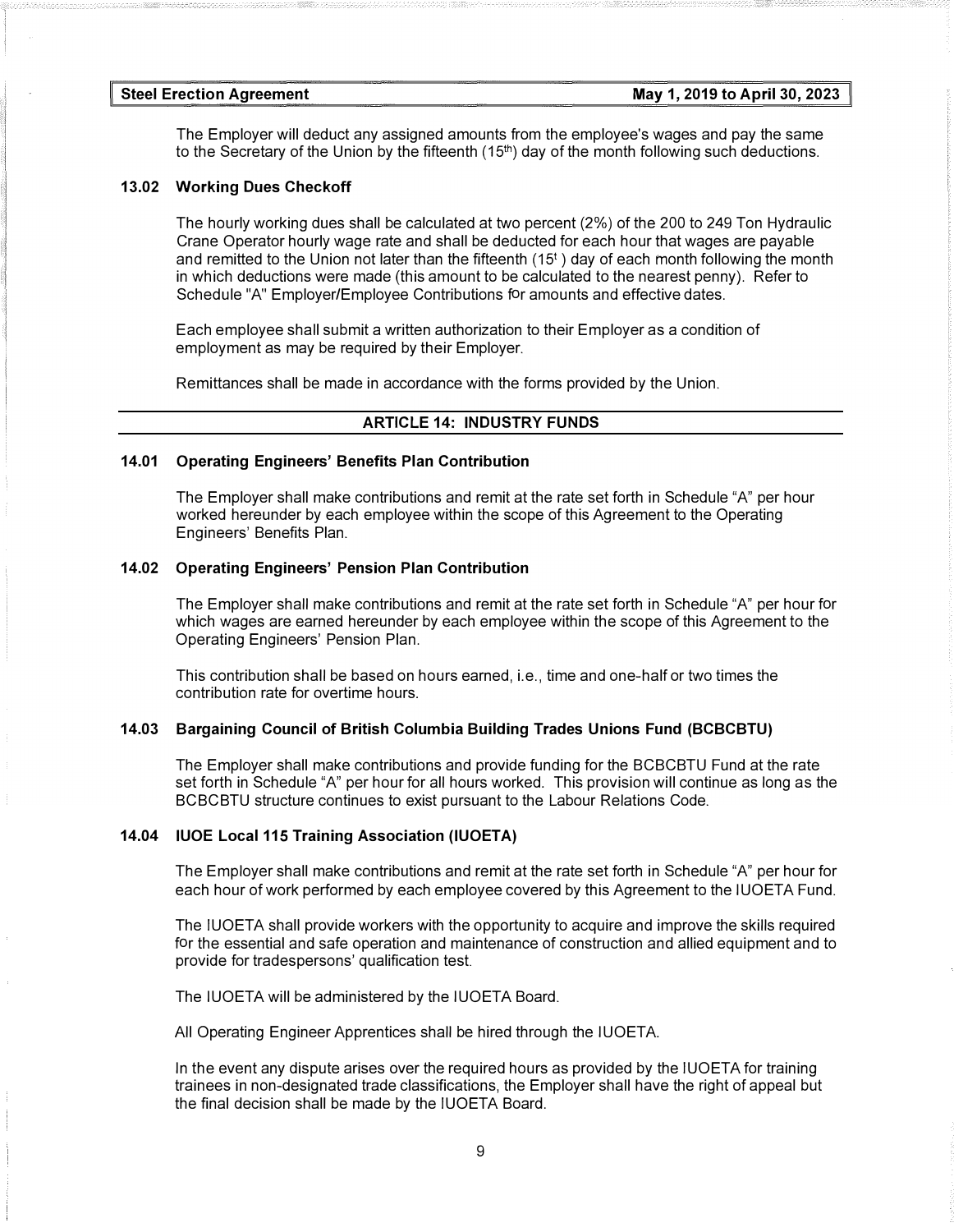The Employer shall notify the Administrator of the IUOETA before they discharge an Apprentice or Trainee in any trade classification.

#### 14.05 British Columbia Building Trades Fund (BCBT)

Employers shall make deductions and remit at the rate set forth in Schedule "A" per hour for each hour of work performed, to the British Columbia Building Trades Fund.

#### 14.06 (a) Mobile Crane Owners Association Fund

The Employer shall make contributions and remit at the rate set forth in Schedule "A" per hour worked to the Mobile Crane Owners Association Fund. The Mobile Crane Owners Association of BC may alter this amount by providing sixty (60) calendar days' written notice to the Union.

#### (b) CLR Contract Administration Fund

The Employer shall make contributions and remit at the rate set forth in Schedule "A" per hour worked to the CLR Contract Administration Fund. CLR may alter this amount by providing sixty (60) calendar days' written notice to the Union.

- (c) (i) The Union shall forward all monies received in accordance with the standard remittance form utilized by the Union to the Mobile Crane Owners Association of BC and CLR respectively. Such payments shall be made by the Union not later than the last day of the month in which such amount was received and shall be accompanied by a summary report that provides hours of work and fund remittances by each Employer under this Agreement
	- (ii) Any cost incurred with respect to having to change the standard remittance form utilized by the Union as a direct result of a change in the contribution amount required pursuant to either Article 14.06(a) or Article 14.06(b) shall be borne by the applicable Association.
	- (iii) The Union shall not have any responsibility for delinquent monies from individual employers.

#### 14.07 Mechanics, Servicemen, and Welders Tool Allowance Fund

The Employer shall make contributions and remit at the rate set forth in Schedule "A" per hour for each hour for which wages are payable hereunder for each employee covered by this Agreement to the Operating Engineers' Mechanics, Servicemen and Welders Tool Allowance Fund.

#### 14.08 Construction Industry Rehabilitation Fund

The Employer shall make contributions and remit at the rate set forth in Schedule "A" per hour for each hour for which wages are payable hereunder for each employee covered by this Agreement to the Construction Industry Rehabilitation Fund. In addition, the Employer shall deduct and remit at the rate set forth in Schedule "A" per hour for each hour for which wages are payable hereunder for each employee covered by this Agreement, to Construction Industry Rehabilitation Fund.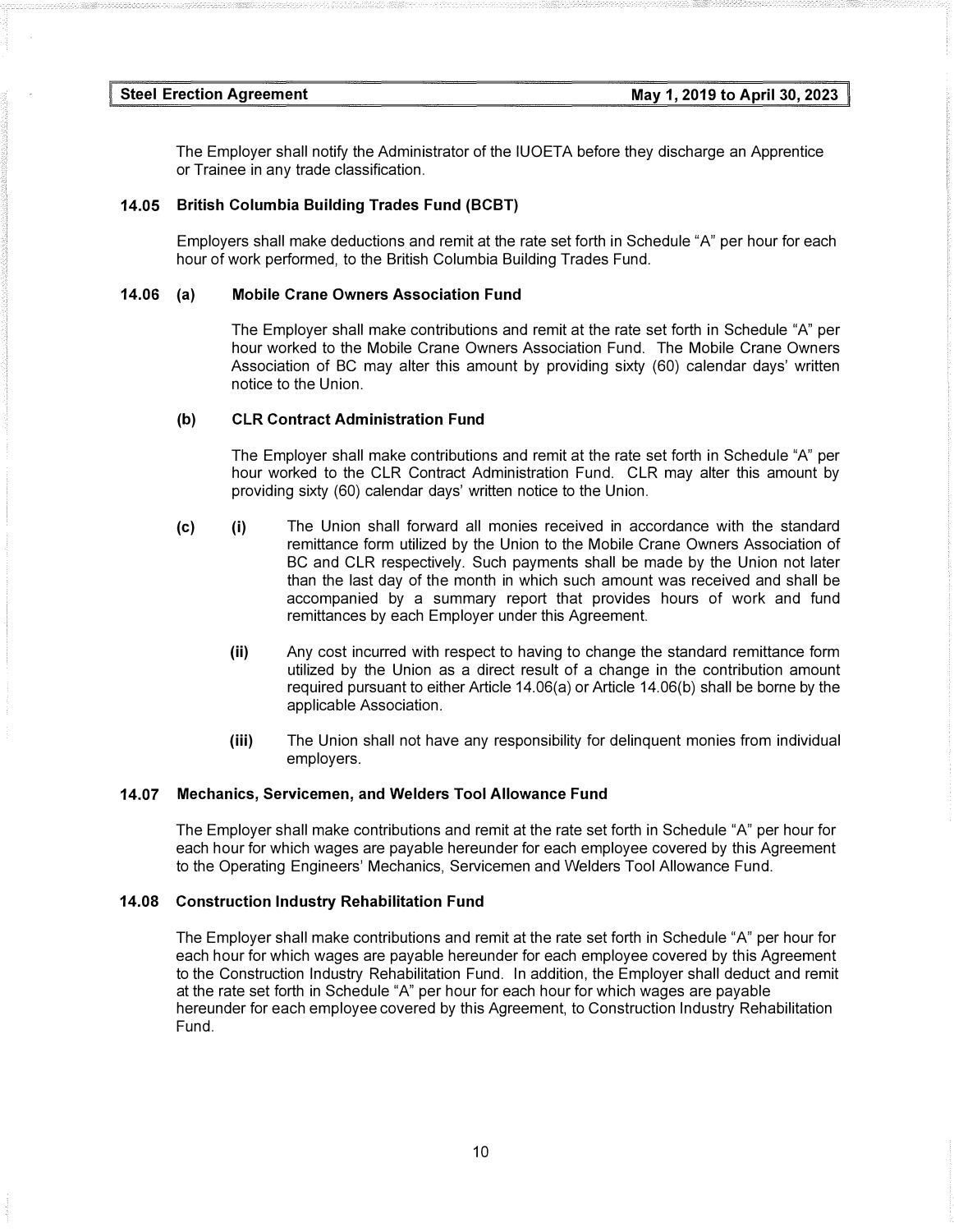#### 14.09 Operating Engineers' Advancement Fund

The Employer shall make contributions and remit at the rate set forth in Schedule "A" for each hour wages are payable hereunder for each employee covered by this Agreement to the Operating Engineers' Advancement Fund.

#### 14.10 Jurisdictional Assignment Plan Fund

- (a) The Employer shall make contributions and remit at the rate set forth in Schedule "A" per hour for all classifications covered by this Agreement to the Jurisdictional Assignment Plan Fund, in accordance with the standard remittance form provided for in this Collective Agreement for each hour of work performed by each employee covered by this Agreement.
- (b) These monies will be remitted to the Trustees by the fifteenth  $(15<sup>th</sup>)$  day of the month following that which contributions cover. The remittance shall be made in accordance with and through the same method established in this Agreement for the transmission of other funds.

#### 14.11 Construction Industry of BC Substance Abuse Testing and Treatment Program (D&A Policy)

- (a) The D&A Policy, as agreed to between the BCBCBTU and CLR shall be binding upon the **Parties**
- (b) Effective November 26, 2017, the Employer shall make contributions and remit at the rate set forth in Schedule "A" per hour worked to the D&A Policy Fund.

#### 14.12 Canadian Building Trades Fund

Employers shall make deductions and remit at the rate set forth in Schedule "A" per hour for each hour of work performed, to the Canadian Building Trades Fund.

#### 14.13 Coalition of BC Building Trades Fund

Employers shall make deductions and remit at the rate set forth in Schedule "A" per hour for each hour of work performed, to the Coalition of BC Building Trades Fund.

#### ARTICLE 15: METHOD OF PAYMENT OF CONTRIBUTIONS AND DEDUCTIONS

15.01 The contributions and deductions referred to in Articles 13 and 14 shall be remitted monthly by cheque together with a form supplied to the Employers by the Union to the Operating Engineers' Benefits Plan. The said Operating Engineers' Benefits Plan shall remit monthly all such monies received to the: Operating Engineers' Benefits Plan; Operating Engineers' Pension Plan; BCBCBTU Fund; IUOE Local 115 Training Association Fund; BCBT Fund; Mobile Crane Owners' Association Fund; Operating Engineers' Mechanics, Servicemen and Welders Tool Allowance Fund; CLR Contract Administration Fund; Construction Industry Rehabilitation Fund; Operating Engineers' Advancement Fund; Jurisdictional Assignment Plan Fund; D&A Policy Fund; Canadian Building Trades Fund; Coalition of BC Building Trades Fund; and Union.

The said Operating Engineers' Benefits Plan may make reasonable charge for administrative expenses as determined by the Trustees of the Plan and approved by the Trustees of the recipient Funds.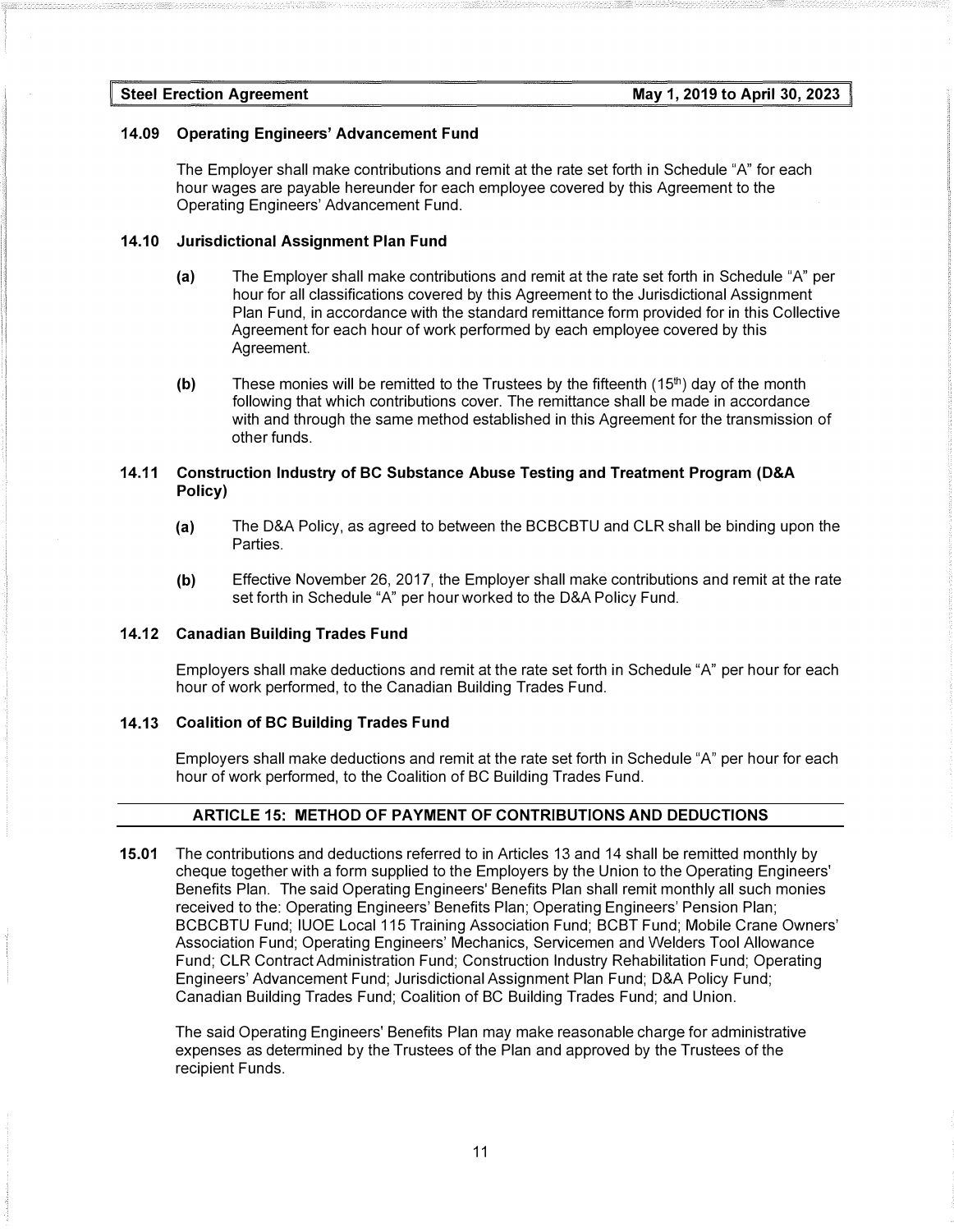- **15.02** Timely payment of wages and contributions to the Trust Funds, provided for in this Agreement is essential for the protection of the beneficiaries. Delinquency and continued failure to pay wages and/or remit contributions to the Trust Funds shall be dealt with as follows:
	- (a) The Union will advise the Employer in writing of any delinquency.
	- (b) If within forty-eight (48) hours of receipt of notification, exclusive of Saturday, Sunday and holidays, the Employer has failed to pay delinquent contributions or the Employer or their Construction Labour Relations Association representative has failed to request a meeting with the Union to provide for the payment of delinquent contributions, then the Employer agrees that all contributions/deductions due and payable in accordance with this Agreement, are in arrears and subject to an additional charge at the rate of ten percent (10%) on all contributions/deductions in arrears.

This is not to be construed that the above charges relieve the Employer of any further liabilities which may occur because of their failure to report and pay contributions/deductions as provided.

(c) Should the matter not be resolved at the above-mentioned meeting the Union may demand payment of wages and contributions at the end of each day or at the end of each week, or upon twenty-four (24) hours' notice to the Employer, withdraw its members from the Employer without contravening the terms of this Agreement.

#### ARTICLE 16: OPERATIONAL REQUIREMENTS

16.01 All work performed in those classifications listed in Schedule "A" shall be performed by members of the Union. However, the Employer retains the right to assign all work to ensure a safe and efficient operation.

#### 16.02 Training and Apprenticeship

- (a) The Employer shall employ one (1) crane Apprentice for each two (2) cranes leased, rented and/or operated by the Employer. However, hydraulic cranes up to eighty (80) ton capacity shall not be included for the purposes of establishing this ratio.
- (b) In co-operation with Employers owning only one (1) crane the Administrator shall arrange the placement of crane Apprentices using the same ratio according to hours worked (i.e. fifty percent (50%)).
- (c) In cases where there are insufficient operating hours available for any one (1) crane as determined by the IUOETA the Employer may request an exemption from the Administrator of the Training Program with respect to Article 16.02(a).
- (d) The crane Apprentice shall be paid a rate as agreed between the IUOETA and the Employer.
- (e) All crane Apprentices shall have confirmation of dispatch from the Union.
- (f) The Employer shall notify the Administrator of the IUOETA before they discharge an Apprentice.

If the Union cannot supply Apprentices, the Employer may hire a Pre-Apprentice for a period not to exceed six (6) months. Before completion of three (3) months the Pre-Apprentices must take the IUOETA assessment exam and before completion of six (6) months, must attain and possess a valid Class 3 drivers' license with Air Brake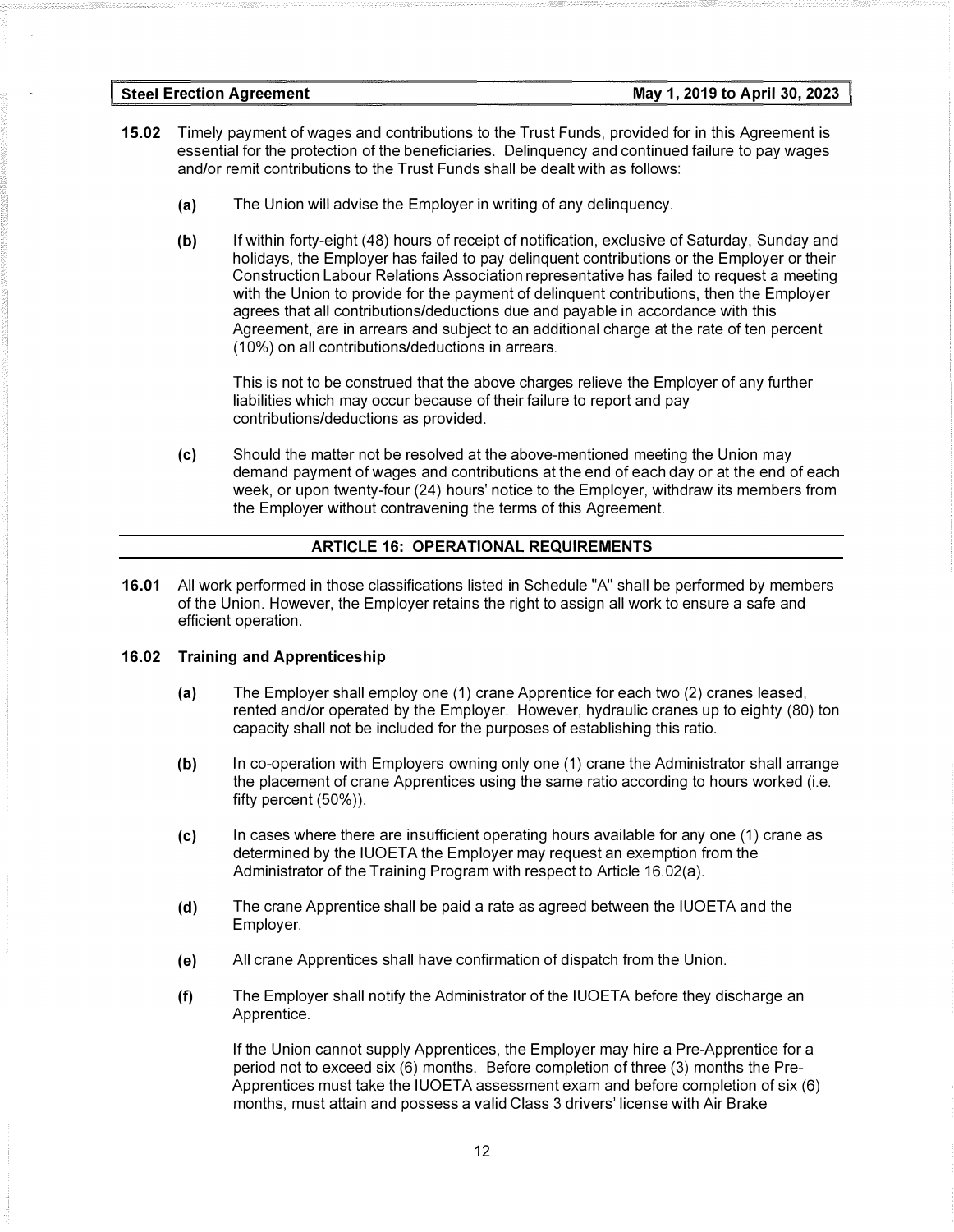endorsement. The Pre-Apprentice shall be paid fifty percent (50%) of the twenty (20) ton hydraulic crane operator wage rate; be covered by the *Employment Standards Act*, and be provided with Medical Services Plan of B.C. ((MSP), single status) as a minimum benefit.

#### ARTICLE 17: SAVINGS ARTICLE

- 17.01 If any Article or section of this Agreement should be held invalid by operation of law or by a tribunal of competent jurisdiction, or if compliance with or enforcement of any Article or section should be restrained by such tribunal, pending a final determination as to its validity, the remainder of this Agreement or the application of such Article or section to persons or circumstances other than those as to which it has been held invalid, or as to which compliance with or enforcement of has been restrained, shall not be affected thereby.
- 17.02 In the event that any Article or section is held invalid, or enforcement of, or compliance with which has been restrained, as above set forth, the parties affected thereby shall enter into immediate collective bargaining negotiations upon the request of the Union for the purpose of arriving at a mutually satisfactory replacement for such Article or section during the period of invalidity or restraint. If the parties do not agree on a mutually satisfactory replacement, they shall submit the dispute to the Grievance Procedure.

## ARTICLE 18: COMPETITIVE CONSIDERATION ARTICLE

18.01 The Union and Association Members may jointly agree to terms and conditions other than those contained in this Agreement in an effort to assure that certain projects or types of construction in designated areas, or for specific time periods, are maintained for the Unionized sector.

The parties agree that there will be no reduction or elimination of any joint industry funds negotiated between BCBCBTU and CLR without prior written consent of the parties.

#### ARTICLE 19: JOINT LABOUR-MANAGEMENT COMMITTEE

19.01 There shall be established during the life of this Agreement, a Joint Labour-Management Committee composed of up to three (3) members representing Employers and up to three (3) members representing the Union. This Committee shall generally administer the terms of the Agreement and shall deal with such other matters referred to it by either party.

## ARTICLE 20: DISCRIMINATION

The Parties agree that discrimination under the prohibited grounds of the BC Human Rights Code shall not be tolerated within the open and inclusive craft building trades construction industry.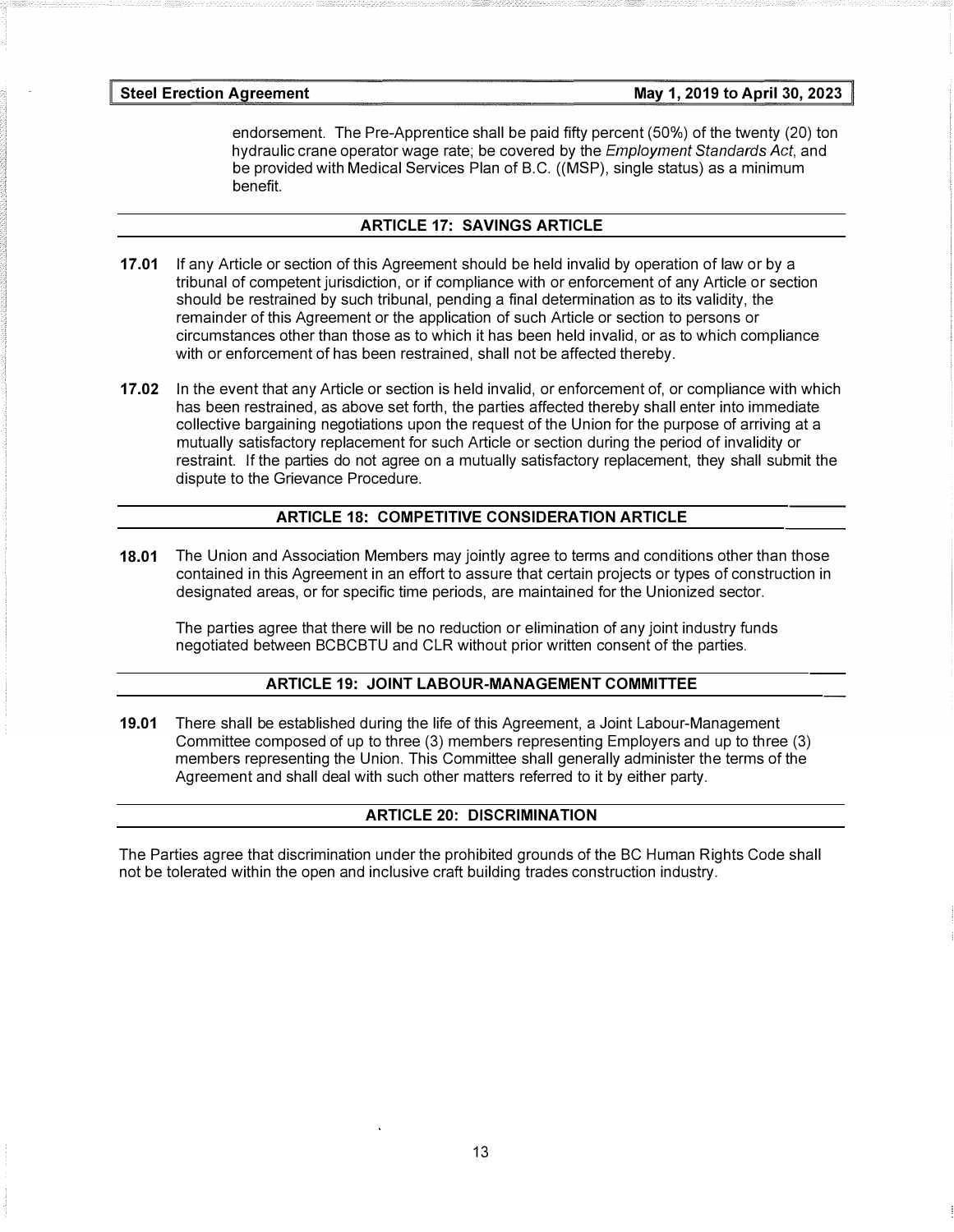**Steel Erection Agreement** May 1, 2019 to April 30, 2023 Signed this <u>Ole</u> day of *Jecom* 2019! INTERNATIONAL UNION OF OPERATING CONSTRUCTION LABOUR RELATIONS EN GINEERS, LOCAL 115 ASSOCIATION OF BRITISH COLUMBIA Frame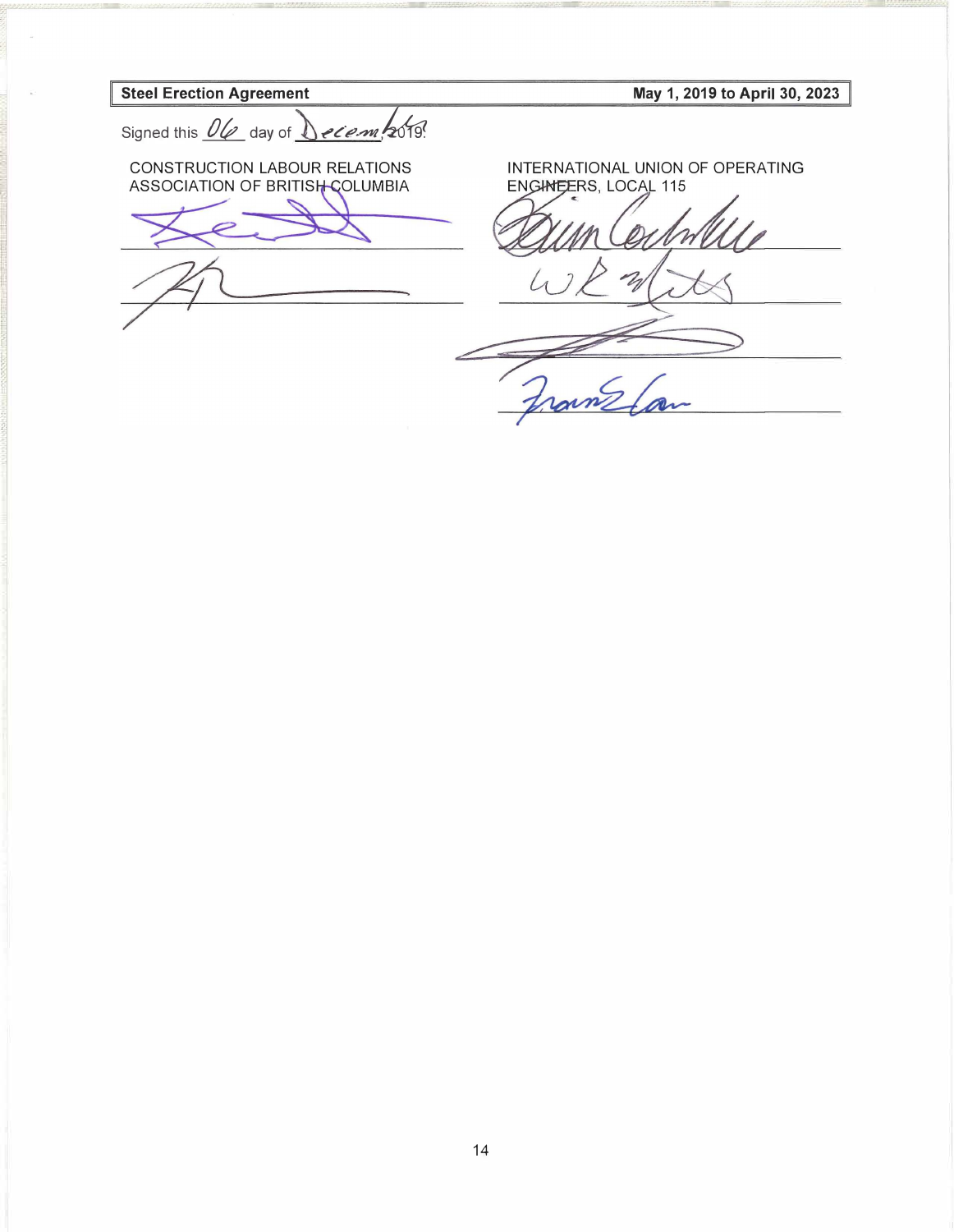Steel Erection Agreement **May 1, 2019 to April 30, 2023** 

|                                                | June 27, 2019 |                         |       | May 1, 2020 |                         |               | May 1, 2021 |                         |                      | May 1, 2022 |                               |       |
|------------------------------------------------|---------------|-------------------------|-------|-------------|-------------------------|---------------|-------------|-------------------------|----------------------|-------------|-------------------------------|-------|
|                                                | <b>Wages</b>  | Holiday<br>Pav<br>(12%) |       | Wages Wages | Holiday<br>Pay<br>(12%) | Wages<br>& HP | Wages       | Holiday<br>Pay<br>(12%) | <b>Wages</b><br>& HP | Wages       | Holiday Wages<br>Pay<br>(12%) | & HP  |
| Group #1 - Crane Operator Rates - Conventional |               |                         |       |             |                         |               |             |                         |                      |             |                               |       |
| Under 20 Ton                                   | 43.87         | 5.26                    | 49.13 | 44.49       | 5.34                    | 49.83         | 45.04       | 5.40                    | 50.44                | 45.64       | 5.48                          | 51.12 |
| 20 - 50 Ton                                    | 44.73         | 5.37                    | 50.10 | 45.35       | 5.44                    | 50.79         | 45.90       | 5.51                    | 51.41                | 46.50       | 5.58                          | 52.08 |
| 51-99 Ton                                      | 45.21         | 5.43                    | 50.64 | 45.83       | 5.50                    | 51.33         | 46.38       | 5.57                    | 51.95                | 46.98       | 5.64                          | 52.62 |
| 100-149 Ton                                    | 45.68         | 5.48                    | 51.16 | 46.30       | 5.56                    | 51.86         | 46.85       | 5.62                    | 52.47                | 47.45       | 5.69                          | 53.14 |
| 150-199 Ton                                    | 46.17         | 5.54                    | 51.71 | 46.79       | 5.61                    | 52.40         | 47.34       | 5.68                    | 53.02                | 47.94       | 5.75                          | 53.69 |
| 200-249 Ton                                    | 46.66         | 5.60                    | 52.26 | 47.28       | 5.67                    | 52.95         | 47.83       | 5.74                    | 53.57                | 48.43       | 5.81                          | 54.24 |
| 250-299 Ton                                    | 47.10         | 5.65                    | 52.75 | 47.72       | 5.73                    | 53.45         | 48.27       | 5.79                    | 54.06                | 48.87       | 5.86                          | 54.73 |
| 300-349 Ton                                    | 48.73         | 5.85                    | 54.58 | 49.35       | 5.92                    | 55.27         | 49.90       | 5.99                    | 55.89                | 50.50       | 6.06                          | 56.56 |
| 350-399 Ton                                    | 50.36         | 6.04                    | 56.40 | 50.98       | 6.12                    | 57.10         | 51.53       | 6.18                    | 57.71                | 52.13       | 6.26                          | 58.39 |
| 400-449 Ton                                    | 51.96         | 6.24                    | 58.20 | 52.58       | 6.31                    | 58.89         | 53.13       | 6.38                    | 59.51                | 53.73       | 6.45                          | 60.18 |
| 450-499 Ton                                    | 53.57         | 6.43                    | 60.00 | 54.19       | 6.50                    | 60.69         | 54.74       | 6.57                    | 61.31                | 55.34       | 6.64                          | 61.98 |
| Group #2 - Crane Operator Rates - Hydraulic    |               |                         |       |             |                         |               |             |                         |                      |             |                               |       |
| Under 20 Ton                                   | 42.81         | 5.14                    | 47.95 | 43.43       | 5.21                    | 48.64         | 43.98       | 5.28                    | 49.26                | 44.58       | 5.35                          | 49.93 |
| 20 - 50 Ton                                    | 43.69         | 5.24                    | 48.93 | 44.31       | 5.32                    | 49.63         | 44.86       | 5.38                    | 50.24                | 45.46       | 5.46                          | 50.92 |
| 51-99 Ton                                      | 44.16         | 5.30                    | 49.46 | 44.78       | 5.37                    | 50.15         | 45.33       | 5.44                    | 50.77                | 45.93       | 5.51                          | 51.44 |
| 100-149 Ton                                    | 44.65         | 5.36                    | 50.01 | 45.27       | 5.43                    | 50.70         | 45.82       | 5.50                    | 51.32                | 46.42       | 5.57                          | 51.99 |
| 150-199 Ton                                    | 45.13         | 5.42                    | 50.55 | 45.75       | 5.49                    | 51.24         | 46.30       | 5.56                    | 51.86                | 46.90       | 5.63                          | 52.53 |
| 200-249 Ton                                    | 45.93         | 5.51                    | 51.44 | 46.55       | 5.59                    | 52.14         | 47.10       | 5.65                    | 52.75                | 47.70       | 5.72                          | 53.42 |
| 250-299 Ton                                    | 46.73         | 5.61                    | 52.34 | 47.35       | 5.68                    | 53.03         | 47.90       | 5.75                    | 53.65                | 48.50       | 5.82                          | 54.32 |
| 300-349 Ton                                    | 48.33         | 5.80                    | 54.13 | 48.95       | 5.87                    | 54.82         | 49.50       | 5.94                    | 55.44                | 50.10       | 6.01                          | 56.11 |
| 350-399 Ton                                    | 49.90         | 5.99                    | 55.89 | 50.52       | 6.06                    | 56.58         | 51.07       | 6.13                    | 57.20                | 51.67       | 6.20                          | 57.87 |
| 400-449 Ton                                    | 51.50         | 6.18                    | 57.68 | 52.12       | 6.25                    | 58.37         | 52.67       | 6.32                    | 58.99                | 53.27       | 6.39                          | 59.66 |
| 450-499 Ton                                    | 53.09         | 6.37                    | 59.46 | 53.71       | 6.45                    | 60.16         | 54.26       | 6.51                    | 60.77                | 54.86       | 6.58                          | 61.44 |

#### SCHEDULE "A": RA TES OF PAY

#### Premiums:

 $\frac{1}{4}$ 

#### 1. Crane Premium

On all cranes over 499 tons, the hourly rate shall be increased by two cents (\$0.02) for each ton.

#### 2. First Aid Premium

When an employee is designated First Aid Person by the Employer, the employee shall have their regular hourly rate increased by the following schedule:

Level  $3 - $0.65$  per hour Level  $2 - $0.55$  per hour (with transportation endorsement) Level  $1 - $0.45$  per hour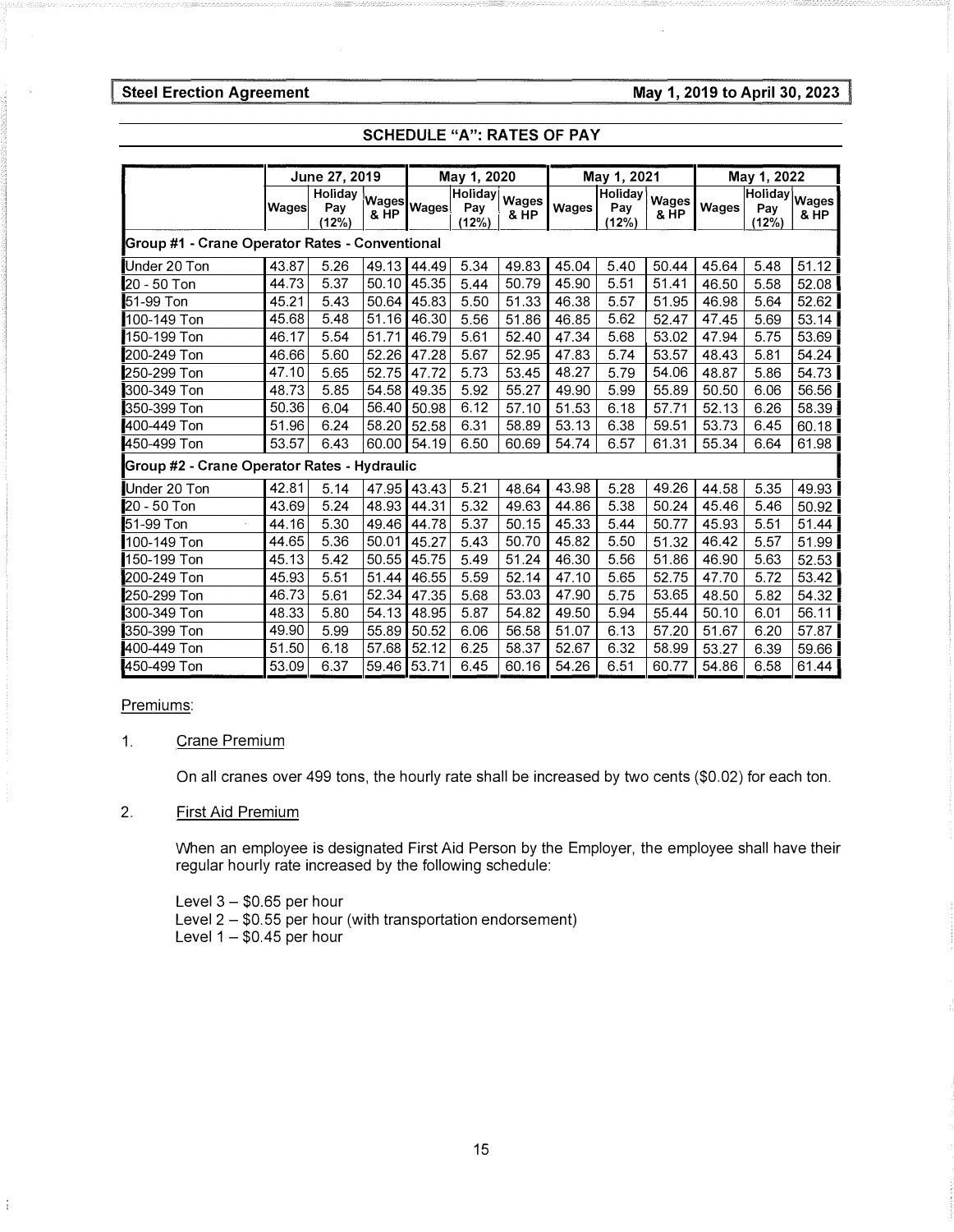## SCHEDULE "A": EMPLOYER/EMPLOYEE CONTRIBUTIONS

|                                                   | June 27, 2019 | May 1, 2020 | May 1, 2021 | May 1, 2022 |  |  |  |  |
|---------------------------------------------------|---------------|-------------|-------------|-------------|--|--|--|--|
| <b>Employer Contributions</b>                     |               |             |             |             |  |  |  |  |
| <b>Benefits Plan</b>                              | 2.70          | 2.70        | 2.75        | 2.80        |  |  |  |  |
| <b>ST</b><br>Pension Plan                         | 6.25          | 6.35        | 6.45        | 6.55        |  |  |  |  |
| 1.5X<br>Pension Plan                              | 9.375         | 9.525       | 9.675       | 9.825       |  |  |  |  |
| Pension Plan<br>2X                                | 12.50         | 12.70       | 12.90       | 13.10       |  |  |  |  |
| <b>IUOETA Fund</b>                                | 0.72          | 0.75        | 0.80        | 0.80        |  |  |  |  |
| <b>Tool Allowance Fund</b>                        | 0.06          | 0.06        | 0.06        | 0.06        |  |  |  |  |
| <b>Rehabilitation Fund</b>                        | 0.04          | 0.04        | 0.04        | 0.04        |  |  |  |  |
| Jurisdictional Assignment Plan Fund <sup>1</sup>  | n/a           | n/a         | n/a         | n/a         |  |  |  |  |
| OE Advancement Fund                               | 0.17          | 0.17        | 0.17        | 0.17        |  |  |  |  |
| <b>CLR Contract Administration Fund</b>           | 0.13          | 0.13        | 0.13        | 0.13        |  |  |  |  |
| Mobile Crane Owners Association Fund <sup>2</sup> | n/a           | n/a         | n/a         | n/a         |  |  |  |  |
| <b>BCBCBTU Fund</b>                               | 0.05          | 0.05        | 0.05        | 0.05        |  |  |  |  |
| D&A Policy                                        | 0.01          | 0.01        | 0.01        | 0.01        |  |  |  |  |
| <b>Total Employer Contributions</b>               | 10.13         | 10.26       | 10.46       | 10.61       |  |  |  |  |
| <b>Employee Deductions</b>                        |               |             |             |             |  |  |  |  |
| <b>Working Dues</b>                               | 0.92          | 0.93        | 0.94        | 0.95        |  |  |  |  |
| <b>BCBT Fund</b>                                  | 0.07          | 0.07        | 0.07        | 0.07        |  |  |  |  |
| <b>Canadian Building Trades Fund</b>              | 0.01          | 0.01        | 0.01        | 0.01        |  |  |  |  |
| Coalition of BC Building Trades Fund              | 0.02          | 0.02        | 0.02        | 0.02        |  |  |  |  |
| <b>Rehabilitation Fund</b>                        | 0.04          | 0.04        | 0.04        | 0.04        |  |  |  |  |
| <b>Total Employee Deductions</b>                  | 1.06          | 1.07        | 1.08        | 1.09        |  |  |  |  |
| <b>Total Remittances</b>                          |               |             |             |             |  |  |  |  |
| <b>Total Remittance ST</b>                        | 11.19         | 11.33       | 11.54       | 11.70       |  |  |  |  |
| <b>Total Remittance 1.5X</b>                      | 14.315        | 14.505      | 14.765      | 14.975      |  |  |  |  |
| <b>Total Remittance 2X</b>                        | 17.44         | 17.68       | 17.99       | 18.25       |  |  |  |  |

1. Effective May 1, 2018 the JAPlan Contribution has been suspended until further notice.<br>2. Effective Oct 4, 2016 the Mobile Crane Owners Association Fund has been suspended.

Effective Oct 4, 2016 the Mobile Crane Owners Association Fund has been suspended.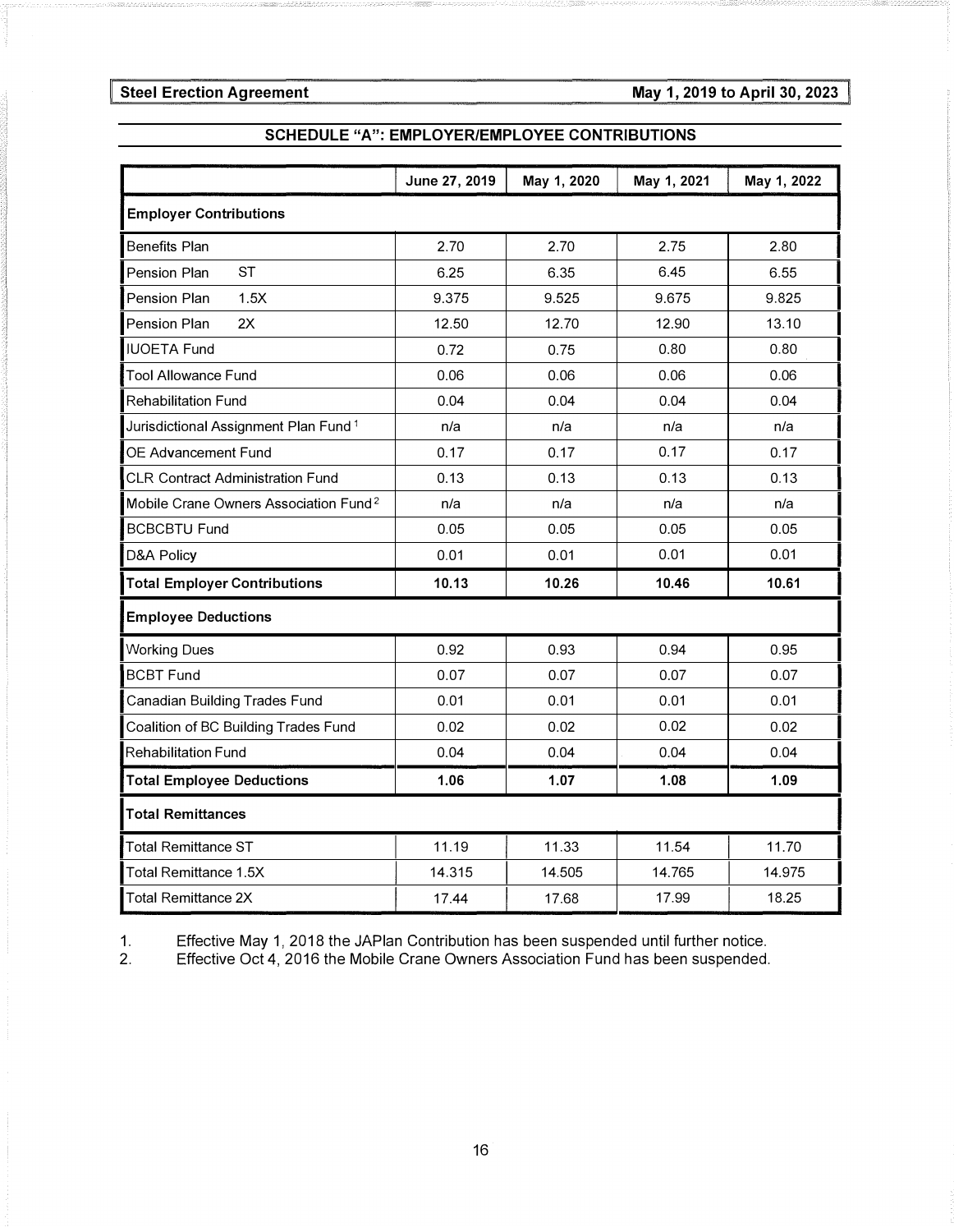May 1, 2019 to April 30, 2023

#### LETTER OF UNDERSTANDING #1

#### BETWEEN:

#### CONSTRUCTION LABOUR RELATIONS ASSOCIATION OF BRITISH COLUMBIA

AND:

#### INTERNATIONAL UNION OF OPERATING ENGINEERS, LOCAL 115

#### RE: ALCOHOL & DRUG TESTING PROGRAM

The parties agree to adopt for the purposes of this agreement, the Construction Industry of British Columbia Substance Abuse Testing and Treatment Program Policy developed by Construction Labour Relations Association of B.C. and the Bargaining Council of British Columbia Building Trades Unions.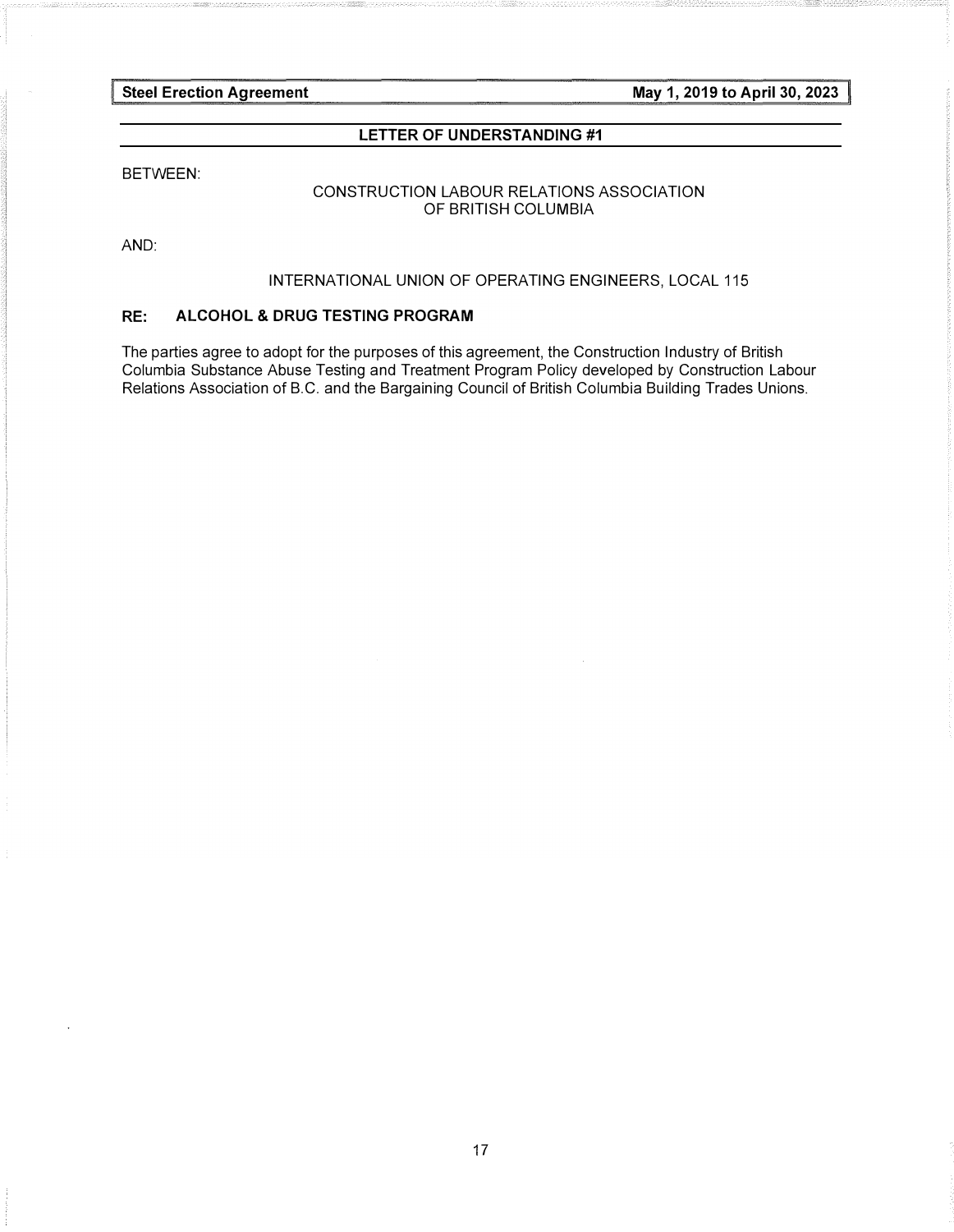May 1, 2019 to April 30, 2023

#### LETTER OF UNDERSTANDING #2

#### BETWEEN:

#### CONSTRUCTION LABOUR RELATIONS ASSOCIATION OF BRITISH COLUMBIA

#### AND:

#### INTERNATIONAL UNION OF OPERATING ENGINEERS, LOCAL 115

#### Re: SATURDAY OVERTIME RATES

To assist the parties in the securing more of the current market share of work in the Construction Industry in the Province of B.C., a committee of equal representation from BCBCBTU and CLR shall be established within six (6) months from the date of these recommendations and shall meet on a quarterly basis thereafter to determine the effect the following amendment has had on the securing of new contracts by CLR. CLR (and its members) shall provide the committee with such information as required to make the determination.

For the term of the renewed collective agreement expiring on April 30, 2023 unless renewed by mutual agreement, effective the first of the month following the date of implementation of these recommendations, overtime for the first ten (10) hours on Saturdays shall be paid at the rate of time and one-half (1.5X) the applicable straight time hourly rate and double time thereafter.

Collective agreements that currently provide for more hours being paid at the rate of time and one-half (1.5X) the applicable straight time hourly rate or for hours paid at less than time and one-half (1.5X) on Saturdays, the existing provisions shall continue to be applied.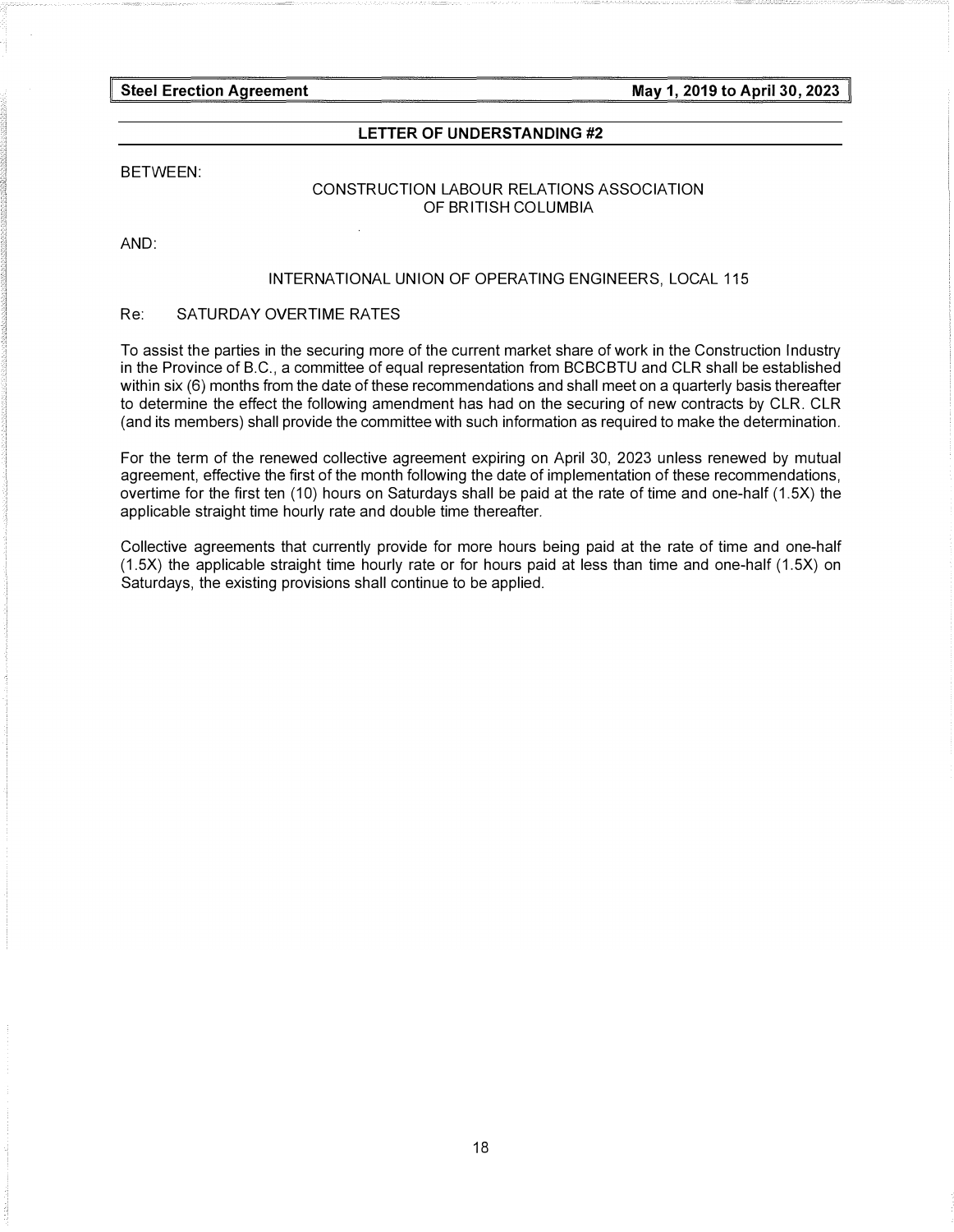#### LIST OF SIGNATORY EMPLOYERS \*

The Employer recognizes the Union as the exclusive bargaining agent for all employees in the bargaining unit, and the Union recognizes CLR as the exclusive bargaining agent for all CLR members who have authorized the Association to sign this Agreement on their behalf.

Effective the date of signing of this Agreement, the following employers have authorized CLR to bargain a renewal Steel Erection Agreement with IUOE Local 115 and to sign such Agreement on their behalf.

- 1. Brymark Installations Group Inc.
- 2. Canron Western Constructors Ltd.
- 3. Dynamic Installations Ltd.
- 4. Ganotec West ULC
- 5. HBBC<br>6. Jacobs
- 6. Jacobs Industrial Services Ltd.<br>7. RKM Services Ltd.
- RKM Services Ltd.

\*The Letter of Agreement Re: By and Between Language signed by the BCBCBTU and CLR on August 9, 2016 shall govern the addition of authorized Employers to the above List of Signatory Employers.